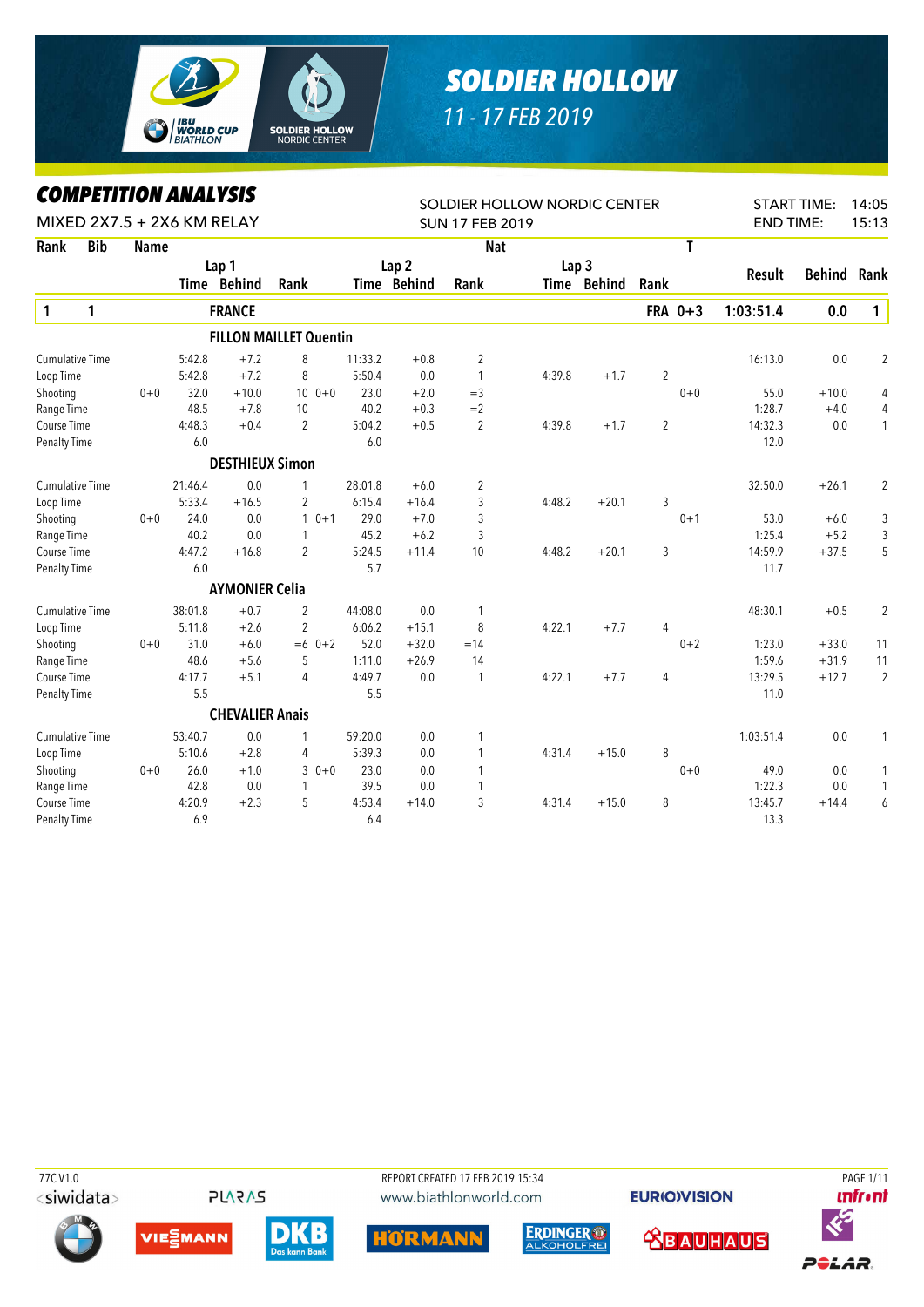| Rank                                | <b>Bib</b> | <b>Name</b> |                   |                                    |                     |                   |                    | <b>Nat</b>                       |                  |             |                | T                   |                   |                    |                   |
|-------------------------------------|------------|-------------|-------------------|------------------------------------|---------------------|-------------------|--------------------|----------------------------------|------------------|-------------|----------------|---------------------|-------------------|--------------------|-------------------|
|                                     |            |             |                   | Lap 1                              |                     |                   | Lap <sub>2</sub>   |                                  | Lap <sub>3</sub> |             |                |                     | Result            | <b>Behind Rank</b> |                   |
|                                     |            |             |                   | Time Behind                        | Rank                |                   | Time Behind        | Rank                             |                  | Time Behind | Rank           |                     |                   |                    |                   |
| $\overline{2}$                      | 6          |             |                   | <b>GERMANY</b>                     |                     |                   |                    |                                  |                  |             |                | GER 0+6             | 1:04:04.9         | $+13.5$            | $\overline{2}$    |
|                                     |            |             |                   | <b>LESSER Erik</b>                 |                     |                   |                    |                                  |                  |             |                |                     |                   |                    |                   |
| <b>Cumulative Time</b>              |            |             | 5:40.3            | $+4.7$                             | 7                   | 11:32.4           | 0.0                | 1                                |                  |             |                |                     | 16:13.0           | 0.0                | 1                 |
| Loop Time                           |            |             | 5:40.3            | $+4.7$                             | 7                   | 5:52.1            | $+1.7$             | $\overline{c}$                   | 4:40.6           | $+2.5$      | 3              |                     |                   |                    |                   |
| Shooting                            |            | $0 + 1$     | 24.0              | $+2.0$                             | $20+0$              | 21.0              | 0.0                | 1                                |                  |             |                | $0 + 1$             | 45.0              | 0.0                | 1                 |
| Range Time                          |            |             | 44.8<br>4:50.7    | $+4.1$<br>$+2.8$                   | $\overline{7}$<br>9 | 39.9<br>5:07.0    | 0.0<br>$+3.3$      | 1<br>3                           |                  | $+2.5$      | 3              |                     | 1:24.7<br>14:38.3 | 0.0<br>$+6.0$      | $=1$              |
| Course Time<br><b>Penalty Time</b>  |            |             | 4.8               |                                    |                     | 5.2               |                    |                                  | 4:40.6           |             |                |                     | 10.0              |                    | 3                 |
|                                     |            |             |                   | <b>DOLL Benedikt</b>               |                     |                   |                    |                                  |                  |             |                |                     |                   |                    |                   |
|                                     |            |             |                   |                                    |                     |                   |                    |                                  |                  |             |                |                     |                   |                    |                   |
| <b>Cumulative Time</b><br>Loop Time |            |             | 21:54.1<br>5:41.1 | $+7.7$<br>$+24.2$                  | 3<br>6              | 28:15.4<br>6:21.3 | $+19.6$<br>$+22.3$ | 3<br>6                           | 4:47.4           | $+19.3$     | $\overline{2}$ |                     | 33:02.8           | $+38.9$            | 3                 |
| Shooting                            |            | $0 + 1$     | 32.0              | $+8.0$                             | $12 \t 0+2$         | 41.0              | $+19.0$            | $=11$                            |                  |             |                | $0 + 3$             | 1:13.0            | $+26.0$            | $=10$             |
| Range Time                          |            |             | 48.2              | $+8.0$                             | 11                  | 59.2              | $+20.2$            | $=12$                            |                  |             |                |                     | 1:47.4            | $+27.2$            | 11                |
| <b>Course Time</b>                  |            |             | 4:47.8            | $+17.4$                            | 4                   | 5:17.1            | $+4.0$             | 3                                | 4:47.4           | $+19.3$     | $\overline{2}$ |                     | 14:52.3           | $+29.9$            | $=2$              |
| <b>Penalty Time</b>                 |            |             | 5.1               |                                    |                     | 5.0               |                    |                                  |                  |             |                |                     | 10.1              |                    |                   |
|                                     |            |             |                   | <b>HILDEBRAND Franziska</b>        |                     |                   |                    |                                  |                  |             |                |                     |                   |                    |                   |
| <b>Cumulative Time</b>              |            |             | 38:22.7           | $+21.6$                            | 3                   | 44:13.8           | $+5.8$             | 2                                |                  |             |                |                     | 48:29.6           | 0.0                | 1                 |
| Loop Time                           |            |             | 5:19.9            | $+10.7$                            | 6                   | 5:51.1            | 0.0                | 1                                | 4:15.8           | $+1.4$      | $\overline{2}$ |                     |                   |                    |                   |
| Shooting                            |            | $0 + 0$     | 29.0              | $+4.0$                             | 5                   | $0 + 0$<br>32.0   | $+12.0$            | 6                                |                  |             |                | $0 + 0$             | 1:01.0            | $+11.0$            | $=$ 3             |
| Range Time                          |            |             | 48.7              | $+5.7$                             | 6                   | 51.9              | $+7.8$             | 6                                |                  |             |                |                     | 1:40.6            | $+12.9$            | 5                 |
| <b>Course Time</b>                  |            |             | 4:25.3            | $+12.7$                            | 9                   | 4:53.5            | $+3.8$             | 5                                | 4:15.8           | $+1.4$      | 2              |                     | 13:34.6           | $+17.8$            | 5                 |
| <b>Penalty Time</b>                 |            |             | 5.9               |                                    |                     | 5.7               |                    |                                  |                  |             |                |                     | 11.6              |                    |                   |
|                                     |            |             |                   | <b>HINZ Vanessa</b>                |                     |                   |                    |                                  |                  |             |                |                     |                   |                    |                   |
| <b>Cumulative Time</b>              |            |             | 53:54.3           | $+13.6$                            | 2                   | 59:47.0           | $+27.0$            | 2                                |                  |             |                |                     | 1:04:04.9         | $+13.5$            | $\overline{2}$    |
| Loop Time                           |            |             | 5:24.7            | $+16.9$                            | 8                   | 5:52.7            | $+13.4$            | 5                                | 4:17.9           | $+1.5$      | $\overline{2}$ |                     |                   |                    |                   |
| Shooting                            |            | $0 + 1$     | 38.0<br>56.4      | $+13.0$                            | 9<br>$0 + 1$<br>9   | 37.0<br>55.5      | $+14.0$            | 9<br>9                           |                  |             |                | $0 + 2$             | 1:15.0<br>1:51.9  | $+26.0$<br>$+29.6$ | 7<br>7            |
| Range Time<br>Course Time           |            |             | 4:22.0            | $+13.6$<br>$+3.4$                  | 7                   | 4:51.4            | $+16.0$<br>$+12.0$ | $\overline{2}$                   | 4:17.9           | $+1.5$      | $\overline{2}$ |                     | 13:31.3           | 0.0                | 1                 |
| <b>Penalty Time</b>                 |            |             | 6.3               |                                    |                     | 5.8               |                    |                                  |                  |             |                |                     | 12.1              |                    |                   |
| 3                                   | 5          |             |                   | <b>NORWAY</b>                      |                     |                   |                    |                                  |                  |             |                | <b>NOR 2+11</b>     | 1:04:53.6         | $+1:02.2$          | $\mathbf{3}$      |
|                                     |            |             |                   | <b>CHRISTIANSEN Vetle Sjaastad</b> |                     |                   |                    |                                  |                  |             |                |                     |                   |                    |                   |
| <b>Cumulative Time</b>              |            |             | 5:38.0            | $+2.4$                             | 3                   | 11:52.8           | $+20.4$            | $\overline{7}$                   |                  |             |                |                     | 16:30.9           | $+17.9$            | 3                 |
| Loop Time                           |            |             | 5:38.0            | $+2.4$                             | 3                   | 6:14.8            | $+24.4$            | 11                               | 4:38.1           | 0.0         | 1              |                     |                   |                    |                   |
| Shooting                            |            | $0+0$       | 27.0              | $+5.0$                             | $=5$ 0+2            | 43.0              | $+22.0$            | 15                               |                  |             |                | $0 + 2$             | 1:10.0            | $+25.0$            | 9                 |
| Range Time                          |            |             | 44.6              | $+3.9$                             | 6                   | 1:00.8            | $+20.9$            | 14                               |                  |             |                |                     | 1:45.4            | $+20.7$            | 8                 |
| Course Time                         |            |             | 4:47.9            | 0.0                                | 1                   | 5:08.4            | $+4.7$             | $\overline{4}$                   | 4:38.1           | $0.0\,$     | 1              |                     | 14:34.4           | $+2.1$             | $\overline{2}$    |
| <b>Penalty Time</b>                 |            |             | 5.5               |                                    |                     | 5.6               |                    |                                  |                  |             |                |                     | 11.1              |                    |                   |
|                                     |            |             |                   | <b>BOE Johannes Thingnes</b>       |                     |                   |                    |                                  |                  |             |                |                     |                   |                    |                   |
| <b>Cumulative Time</b>              |            |             | 21:47.8           | $+1.4$                             | 2                   | 27:55.8           | 0.0                | 1                                |                  |             |                |                     | 32:23.9           | 0.0                | 1                 |
| Loop Time                           |            |             | 5:16.9            | 0.0                                | 1                   | 6:08.0            | $+9.0$             | $\overline{2}$                   | 4:28.1           | $0.0\,$     | 1              |                     |                   |                    |                   |
| Shooting<br>Range Time              |            | $0 + 0$     | 25.0<br>41.2      | $+1.0$<br>$+1.0$                   | $= 2$ 0+0<br>2      | 22.0<br>39.0      | 0.0<br>0.0         | $=1$<br>$\mathbf{1}$             |                  |             |                | $0 + 0$             | 47.0<br>1:20.2    | 0.0<br>0.0         | 1<br>$\mathbf{1}$ |
| Course Time                         |            |             | 4:30.4            | 0.0                                | 1                   | 5:23.9            | $+10.8$            | 8                                | 4:28.1           | 0.0         | 1              |                     | 14:22.4           | 0.0                | $\mathbf{1}$      |
| <b>Penalty Time</b>                 |            |             | 5.3               |                                    |                     | 5.1               |                    |                                  |                  |             |                |                     | 10.4              |                    |                   |
|                                     |            |             |                   | <b>ECKHOFF Tiril</b>               |                     |                   |                    |                                  |                  |             |                |                     |                   |                    |                   |
| <b>Cumulative Time</b>              |            |             | 38:01.1           | 0.0                                | $\mathbf{1}$        | 44:33.0           | $+25.0$            | 3                                |                  |             |                |                     | 48:47.4           | $+17.8$            | 3                 |
| Loop Time                           |            |             | 5:37.2            | $+28.0$                            | 12                  | 6:31.9            | $+40.8$            | 15                               | 4:14.4           | $0.0\,$     | 1              |                     |                   |                    |                   |
| Shooting                            |            | $0 + 3$     | 1:02.0            | $+37.0$                            | $14 \t1+3$          | 59.0              | $+39.0$            | 17                               |                  |             |                | $1 + 6$             | 2:01.0            | $+1:11.0$          | 17                |
| Range Time                          |            |             | 1:18.5            | $+35.5$                            | 14                  | 1:16.0            | $+31.9$            | 17                               |                  |             |                |                     | 2:34.5            | $+1:06.8$          | 16                |
| Course Time                         |            |             | 4:12.6            | 0.0                                | 1                   | 4:49.8            | $+0.1$             | $\overline{2}$                   | 4:14.4           | $0.0\,$     | 1              |                     | 13:16.8           | 0.0                | 1                 |
| <b>Penalty Time</b>                 |            |             | 6.1               |                                    |                     | 26.1              |                    |                                  |                  |             |                |                     | 32.2              |                    |                   |
|                                     |            |             |                   | <b>ROEISELAND Marte Olsbu</b>      |                     |                   |                    |                                  |                  |             |                |                     |                   |                    |                   |
| <b>Cumulative Time</b>              |            |             | 53:56.5           | $+15.8$                            | 3                   | 1:00:15.2         | $+55.2$            | 3                                |                  |             |                |                     | 1:04:53.6         | $+1:02.2$          | 3                 |
| Loop Time                           |            |             | 5:09.1            | $+1.3$                             | $\overline{2}$      | 6:18.7            | $+39.4$            | 13                               | 4:38.4           | $+22.0$     | 12             |                     |                   |                    |                   |
| Shooting                            |            | $0 + 0$     | 27.0              | $+2.0$                             | $=4$ 1+3            | 55.0              | $+32.0$            | 13                               |                  |             |                | $1 + 3$             | 1:22.0            | $+33.0$            | 9                 |
| Range Time<br>Course Time           |            |             | 43.4<br>4:19.6    | $+0.6$<br>$+1.0$                   | 3<br>3              | 1:12.2<br>4:39.4  | $+32.7$<br>$0.0\,$ | 13<br>$\mathbf{1}$               | 4:38.4           | $+22.0$     | 12             |                     | 1:55.6<br>13:37.4 | $+33.3$<br>$+6.1$  | 8<br>5            |
| Penalty Time                        |            |             | 6.1               |                                    |                     | 27.1              |                    |                                  |                  |             |                |                     | 33.2              |                    |                   |
| 77CV1.0                             |            |             |                   |                                    |                     |                   |                    | REPORT CREATED 17 FEB 2019 15:34 |                  |             |                |                     |                   |                    | <b>PAGE 2/11</b>  |
| <siwidata></siwidata>               |            |             |                   | <b>PLARAS</b>                      |                     |                   |                    | www.biathlonworld.com            |                  |             |                | <b>EURIO)VISION</b> |                   |                    | <b>unfr</b> •nt   |
|                                     |            |             |                   |                                    |                     |                   |                    |                                  |                  |             |                |                     |                   |                    |                   |













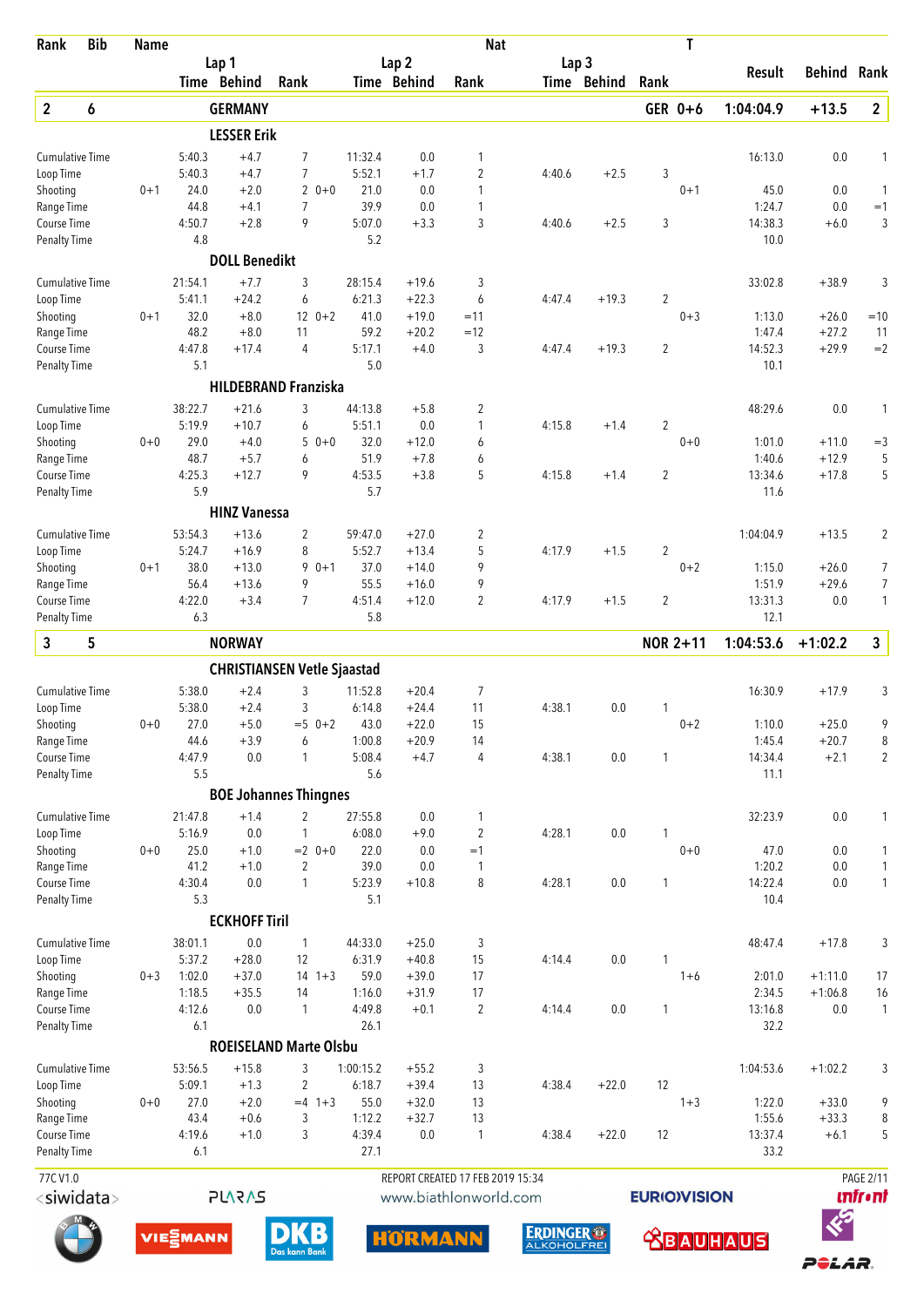| Rank                                | <b>Bib</b>              | <b>Name</b> |                            |                         |                                  |                     |                     | <b>Nat</b>                                                |                  |             |                    | T         |                   |                    |                                     |
|-------------------------------------|-------------------------|-------------|----------------------------|-------------------------|----------------------------------|---------------------|---------------------|-----------------------------------------------------------|------------------|-------------|--------------------|-----------|-------------------|--------------------|-------------------------------------|
|                                     |                         |             |                            | Lap 1                   |                                  |                     | Lap <sub>2</sub>    |                                                           | Lap <sub>3</sub> |             |                    |           | Result            | <b>Behind Rank</b> |                                     |
|                                     |                         |             |                            | Time Behind             | Rank                             |                     | Time Behind         | Rank                                                      |                  | Time Behind | Rank               |           |                   |                    |                                     |
| 4                                   | $\mathbf{2}$            |             |                            | <b>SWITZERLAND</b>      |                                  |                     |                     |                                                           |                  |             |                    | $SUI 1+6$ | 1:05:22.6         | $+1:31.2$          | 4                                   |
|                                     |                         |             |                            | <b>FINELLO Jeremy</b>   |                                  |                     |                     |                                                           |                  |             |                    |           |                   |                    |                                     |
| <b>Cumulative Time</b><br>Loop Time |                         |             | 5:38.9<br>5:38.9           | $+3.3$<br>$+3.3$        | 4<br>4                           | 12:00.0<br>6:21.1   | $+27.6$<br>$+30.7$  | 8<br>13                                                   | 5:08.0           | $+29.9$     | 13                 |           | 17:08.0           | $+55.0$            | 9                                   |
| Shooting                            |                         | $0 + 0$     | 28.0                       | $+6.0$                  | $\overline{7}$<br>$0 + 2$        | 46.0                | $+25.0$             | 16                                                        |                  |             |                    | $0 + 2$   | 1:14.0            | $+29.0$            | $=11$                               |
| Range Time                          |                         |             | 43.9                       | $+3.2$                  | 4                                | 1:02.9              | $+23.0$             | 16                                                        |                  |             |                    |           | 1:46.8            | $+22.1$            | 11                                  |
| Course Time<br><b>Penalty Time</b>  |                         |             | 4:49.1<br>5.9              | $+1.2$                  | $=4$                             | 5:12.6<br>5.6       | $+8.9$              | 6                                                         | 5:08.0           | $+29.9$     | 13                 |           | 15:09.7<br>11.5   | $+37.4$            | 10                                  |
|                                     |                         |             |                            | <b>WEGER Benjamin</b>   |                                  |                     |                     |                                                           |                  |             |                    |           |                   |                    |                                     |
| <b>Cumulative Time</b>              |                         |             | 22:46.5                    | $+1:00.1$               | 6                                | 28:45.5             | $+49.7$             | 5                                                         |                  |             |                    |           | 33:35.0           | $+1:11.1$          | 5                                   |
| Loop Time                           |                         |             | 5:38.5                     | $+21.6$                 | 5                                | 5:59.0              | 0.0                 | 1                                                         | 4:49.5           | $+21.4$     | 4                  |           |                   |                    |                                     |
| Shooting                            |                         | $0 + 0$     | 27.0                       | $+3.0$                  | $0 + 0$<br>$=4$                  | 22.0                | 0.0                 | $=1$                                                      |                  |             |                    | $0 + 0$   | 49.0              | $+2.0$             | $\overline{\mathbf{c}}$             |
| Range Time                          |                         |             | 43.7                       | $+3.5$                  | 4                                | 40.4                | $+1.4$              | $\overline{2}$                                            |                  |             |                    |           | 1:24.1            | $+3.9$             | $\overline{2}$                      |
| Course Time<br><b>Penalty Time</b>  |                         |             | 4:49.7<br>5.1              | $+19.3$                 | 6                                | 5:13.1<br>5.5       | 0.0                 | 1                                                         | 4:49.5           | $+21.4$     | 4                  |           | 14:52.3<br>10.6   | $+29.9$            | $=2$                                |
|                                     |                         |             |                            | <b>GASPARIN Elisa</b>   |                                  |                     |                     |                                                           |                  |             |                    |           |                   |                    |                                     |
| <b>Cumulative Time</b>              |                         |             | 38:44.2                    | $+43.1$                 | 4                                | 44:39.1             | $+31.1$             | 4                                                         |                  |             |                    |           | 49:12.5           | $+42.9$            | 4                                   |
| Loop Time                           |                         |             | 5:09.2                     | 0.0                     | 1                                | 5:54.9              | $+3.8$              | 4                                                         | 4:33.4           | $+19.0$     | 10                 |           |                   |                    |                                     |
| Shooting                            |                         | $0 + 0$     | 25.0                       | 0.0                     | $=1$<br>$0 + 0$                  | 25.0                | $+5.0$              | 2                                                         |                  |             |                    | $0 + 0$   | 50.0              | 0.0                | 1                                   |
| Range Time                          |                         |             | 43.0<br>4:20.5             | 0.0<br>$+7.9$           | $=1$                             | 44.7<br>5:04.6      | $+0.6$              | $\overline{2}$<br>11                                      |                  |             |                    |           | 1:27.7            | 0.0                | $\mathbf{1}$                        |
| Course Time<br><b>Penalty Time</b>  |                         |             | 5.7                        |                         | 6                                | 5.6                 | $+14.9$             |                                                           | 4:33.4           | $+19.0$     | 10                 |           | 13:58.5<br>11.3   | $+41.7$            | 10                                  |
|                                     |                         |             |                            | <b>HAECKI Lena</b>      |                                  |                     |                     |                                                           |                  |             |                    |           |                   |                    |                                     |
| <b>Cumulative Time</b>              |                         |             | 55:18.1                    | $+1:37.4$               | 4                                | 1:01:01.1           | $+1:41.1$           | 4                                                         |                  |             |                    |           | 1:05:22.6         | $+1:31.2$          | 4                                   |
| Loop Time                           |                         |             | 6:05.6                     | $+57.8$                 | 13                               | 5:43.0              | $+3.7$              | $\overline{c}$                                            | 4:21.5           | $+5.1$      | 4                  |           |                   |                    |                                     |
| Shooting                            |                         | $1 + 3$     | 58.0                       | $+33.0$                 | $13 \t 0+1$                      | 26.0                | $+3.0$              | 3                                                         |                  |             |                    | $1 + 4$   | 1:24.0            | $+35.0$            | 10                                  |
| Range Time<br>Course Time           |                         |             | 1:15.9<br>4:21.6           | $+33.1$<br>$+3.0$       | 13<br>6                          | 43.7<br>4:54.0      | $+4.2$<br>$+14.6$   | 3<br>4                                                    | 4:21.5           | $+5.1$      | 4                  |           | 1:59.6<br>13:37.1 | $+37.3$<br>$+5.8$  | 10<br>4                             |
| <b>Penalty Time</b>                 |                         |             | 28.1                       |                         |                                  | 5.3                 |                     |                                                           |                  |             |                    |           | 33.4              |                    |                                     |
| 5                                   | $\overline{\mathbf{z}}$ |             |                            | <b>SWEDEN</b>           |                                  |                     |                     |                                                           |                  |             | SWE 0+5            |           | 1:05:51.1         | $+1:59.7$          | 5                                   |
|                                     |                         |             |                            |                         | <b>STENERSEN Torstein</b>        |                     |                     |                                                           |                  |             |                    |           |                   |                    |                                     |
| <b>Cumulative Time</b>              |                         |             | 5:35.6                     | 0.0                     | 1                                | 11:50.3             | $+17.9$             | 4                                                         |                  |             |                    |           | 17:08.8           | $+55.8$            | 10                                  |
| Loop Time                           |                         |             | 5:35.6                     | 0.0                     | 1                                | 6:14.7              | $+24.3$             | 10                                                        | 5:18.5           | $+40.4$     | 18                 |           |                   |                    |                                     |
| Shooting                            |                         | $0 + 0$     | 25.0                       | $+3.0$                  | $=3$ 0+2                         | 33.0                | $+12.0$             | 12                                                        |                  |             |                    | $0 + 2$   | 58.0              | $+13.0$            | $=$ 5                               |
| Range Time                          |                         |             | 40.7                       | $0.0\,$                 | 1                                | 52.3                | $+12.4$             | 12                                                        |                  |             |                    |           | 1:33.0            | $+8.3$             | 5                                   |
| Course Time<br>Penalty Time         |                         |             | 4:49.7<br>5.2              | $+1.8$                  | 6                                | 5:16.5<br>5.9       | $+12.8$             | 10                                                        | 5:18.5           | $+40.4$     | 18                 |           | 15:24.7<br>11.1   | $+52.4$            | 14                                  |
|                                     |                         |             |                            | <b>FEMLING Peppe</b>    |                                  |                     |                     |                                                           |                  |             |                    |           |                   |                    |                                     |
| <b>Cumulative Time</b>              |                         |             | 22:46.9                    | $+1:00.5$               | 7                                | 29:12.8             | $+1:17.0$           | 7                                                         |                  |             |                    |           | 34:20.0           | $+1:56.1$          | 7                                   |
| Loop Time                           |                         |             | 5:38.1                     | $+21.2$                 | 4                                | 6:25.9              | $+26.9$             | 10                                                        | 5:07.2           | $+39.1$     | 11                 |           |                   |                    |                                     |
| Shooting                            |                         | $0 + 0$     | 29.0                       | $+5.0$                  | $=8$ 0+2                         | 42.0                | $+20.0$             | $=13$                                                     |                  |             |                    | $0 + 2$   | 1:11.0            | $+24.0$            | 9                                   |
| Range Time                          |                         |             | 44.5                       | $+4.3$                  | $=6$                             | 58.8                | $+19.8$             | 10                                                        |                  |             |                    |           | 1:43.3            | $+23.1$            | 8                                   |
| Course Time                         |                         |             | 4:48.3                     | $+17.9$                 | 5                                | 5:21.7              | $+8.6$              | $=$ 5                                                     | 5:07.2           | $+39.1$     | 11                 |           | 15:17.2           | $+54.8$            | 9                                   |
| <b>Penalty Time</b>                 |                         |             | 5.3                        | <b>ANDERSSON Ingela</b> |                                  | 5.4                 |                     |                                                           |                  |             |                    |           | 10.7              |                    |                                     |
|                                     |                         |             |                            | $+1:39.1$               |                                  |                     |                     |                                                           |                  |             |                    |           |                   |                    |                                     |
| <b>Cumulative Time</b><br>Loop Time |                         |             | 39:40.2<br>5:20.2          | $+11.0$                 | $\overline{7}$<br>$\overline{7}$ | 45:33.0<br>5:52.8   | $+1:25.0$<br>$+1.7$ | 6<br>3                                                    | 4:41.4           | $+27.0$     | 13                 |           | 50:14.4           | $+1:44.8$          | 6                                   |
| Shooting                            |                         | $0 + 1$     | 33.0                       | $+8.0$                  | $=8$ 0+0                         | 20.0                | 0.0                 | 1                                                         |                  |             |                    | $0 + 1$   | 53.0              | $+3.0$             | $\sqrt{2}$                          |
| Range Time                          |                         |             | 52.2                       | $+9.2$                  | 8                                | 44.1                | 0.0                 | 1                                                         |                  |             |                    |           | 1:36.3            | $+8.6$             | $\sqrt{3}$                          |
| Course Time                         |                         |             | 4:22.3                     | $+9.7$                  | $\overline{7}$                   | 5:02.8              | $+13.1$             | 10                                                        | 4:41.4           | $+27.0$     | 13                 |           | 14:06.5           | $+49.7$            | 12                                  |
| <b>Penalty Time</b>                 |                         |             | 5.7                        |                         |                                  | 5.9                 |                     |                                                           |                  |             |                    |           | 11.6              |                    |                                     |
|                                     |                         |             |                            |                         | <b>HOEGBERG Elisabeth</b>        |                     |                     |                                                           |                  |             |                    |           |                   |                    |                                     |
| <b>Cumulative Time</b><br>Loop Time |                         |             | 55:26.3<br>5:11.9          | $+1:45.6$<br>$+4.1$     | 6<br>5                           | 1:01:11.2<br>5:44.9 | $+1:51.2$<br>$+5.6$ | 5<br>3                                                    | 4:39.9           | $+23.5$     | 13                 |           | 1:05:51.1         | $+1:59.7$          | 5                                   |
| Shooting                            |                         | $0 + 0$     | 25.0                       | 0.0                     | $=1$ 0+0                         | 27.0                | $+4.0$              | $\overline{4}$                                            |                  |             |                    | $0 + 0$   | 52.0              | $+3.0$             | 3                                   |
| Range Time                          |                         |             | 43.6                       | $+0.8$                  | 4                                | 43.6                | $+4.1$              | $\overline{2}$                                            |                  |             |                    |           | 1:27.2            | $+4.9$             | $\overline{2}$                      |
| Course Time<br><b>Penalty Time</b>  |                         |             | 4:23.0<br>5.3              | $+4.4$                  | 8                                | 4:55.6<br>5.7       | $+16.2$             | 6                                                         | 4:39.9           | $+23.5$     | 13                 |           | 13:58.5<br>11.0   | $+27.2$            | 9                                   |
|                                     |                         |             |                            |                         |                                  |                     |                     |                                                           |                  |             |                    |           |                   |                    |                                     |
| 77CV1.0<br><siwidata></siwidata>    |                         |             |                            | <b>SVSVJS</b>           |                                  |                     |                     | REPORT CREATED 17 FEB 2019 15:34<br>www.biathlonworld.com |                  |             | <b>EURIOVISION</b> |           |                   |                    | <b>PAGE 3/11</b><br><b>unfr</b> •nt |
|                                     |                         |             |                            |                         |                                  |                     |                     |                                                           |                  |             |                    |           |                   |                    |                                     |
|                                     |                         |             | <b>VIE<sup>S</sup>MANN</b> |                         | <b>DKB</b>                       |                     | <b>LINDMANN</b>     |                                                           | <b>ERDINGER®</b> |             |                    |           | <b>Qommmmma</b>   | $\bm{\mathcal{E}}$ |                                     |

**ERDINGER OF** 

**SBAUHAUS** 

POLAR.





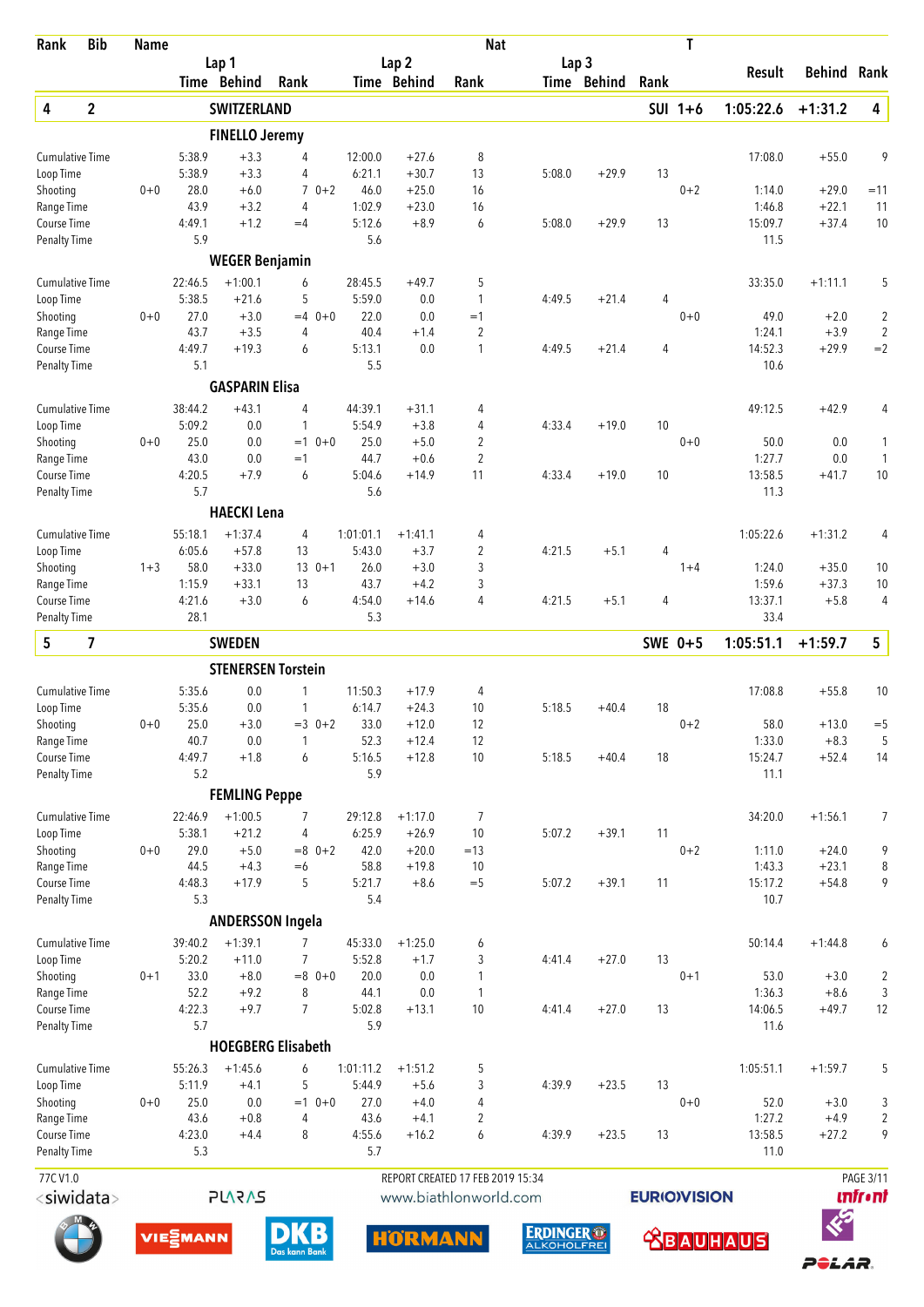| Lap 2<br>Lap <sub>3</sub><br>Lap 1<br>Rank<br><b>Result</b><br>Behind<br>Time Behind<br>Rank<br>Time Behind<br>Time Behind<br>Rank<br>Rank<br>12<br>6<br><b>CZECH REPUBLIC</b><br>$CZE$ 0+8<br>1:06:04.3<br>$+2:12.9$<br>$\boldsymbol{6}$<br><b>SLESINGR Michal</b><br>5:39.2<br>$+3.6$<br>$+9.0$<br>3<br>16:37.8<br><b>Cumulative Time</b><br>5<br>11:41.4<br>$+24.8$<br>4<br>3<br>5:39.2<br>$+3.6$<br>5<br>6:02.2<br>4:56.4<br>$+18.3$<br>7<br>Loop Time<br>$+11.8$<br>22.0<br>0.0<br>$\mathbf{1}$<br>25.0<br>$\overline{7}$<br>$\overline{2}$<br>Shooting<br>$0 + 0$<br>$0 + 0$<br>$+4.0$<br>$0 + 0$<br>47.0<br>$+2.0$<br>$+0.4$<br>$\overline{2}$<br>43.6<br>$\overline{7}$<br>0.0<br>$=1$<br>41.1<br>$+3.7$<br>1:24.7<br>Range Time<br>7<br>4:52.8<br>15<br>5:13.5<br>8<br>7<br>15:02.7<br>$+30.4$<br>Course Time<br>$+4.9$<br>$+9.8$<br>4:56.4<br>$+18.3$<br>5.3<br>5.1<br><b>Penalty Time</b><br>10.4<br><b>KRCMAR Michal</b><br>22:22.1<br>28:45.1<br>4<br>$+1:10.9$<br><b>Cumulative Time</b><br>$+35.7$<br>4<br>$+49.3$<br>33:34.8<br>4<br>5:44.3<br>$+27.4$<br>9<br>6:23.0<br>9<br>4:49.7<br>$+21.6$<br>5<br>Loop Time<br>$+24.0$<br>30.0<br>$=10$ 0+1<br>36.0<br>$0 + 1$<br>$+19.0$<br>7<br>Shooting<br>$0 + 0$<br>$+6.0$<br>$+14.0$<br>$=7$<br>1:06.0<br>9<br>53.3<br>1:38.6<br>45.3<br>$+5.1$<br>7<br>$+18.4$<br>6<br>Range Time<br>$+14.3$<br>4:54.1<br>12<br>5:24.2<br>9<br>5<br>15:08.0<br>6<br>Course Time<br>$+23.7$<br>$+11.1$<br>4:49.7<br>$+21.6$<br>$+45.6$<br>5.5<br>4.9<br>10.4<br><b>Penalty Time</b><br><b>DAVIDOVA Marketa</b><br><b>Cumulative Time</b><br>38:54.2<br>$+53.1$<br>5<br>45:06.9<br>$+58.9$<br>5<br>$+1:00.5$<br>5<br>49:30.1<br>5:19.4<br>$+10.2$<br>6:12.7<br>11<br>4:23.2<br>$+8.8$<br>Loop Time<br>5<br>$+21.6$<br>6<br>36.0<br>$110+2$<br>57.0<br>$+37.0$<br>16<br>$=12$<br>Shooting<br>$0 + 0$<br>$+11.0$<br>$0 + 2$<br>1:33.0<br>$+43.0$<br>54.8<br>2:09.4<br>12<br>$+11.8$<br>11<br>1:14.6<br>$+30.5$<br>16<br>$+41.7$<br>Range Time<br>4:18.6<br>5<br>4:52.4<br>3<br>$\overline{4}$<br>Course Time<br>$+6.0$<br>$+2.7$<br>4:23.2<br>$+8.8$<br>6<br>13:34.2<br>$+17.4$<br>5.7<br><b>Penalty Time</b><br>6.0<br>11.7<br><b>PUSKARCIKOVA Eva</b><br>55:20.5<br>$+1:39.8$<br>5<br>1:01:37.4<br>$+2:17.4$<br>$+2:12.9$<br><b>Cumulative Time</b><br>6<br>1:06:04.3<br>6<br>5:50.4<br>$+42.6$<br>11<br>6:16.9<br>$+37.6$<br>12<br>4:26.9<br>$+10.5$<br>$\overline{7}$<br>Loop Time<br>51.0<br>57.0<br>Shooting<br>$0 + 2$<br>$+26.0$<br>$11 \t 0+3$<br>$+34.0$<br>14<br>$0 + 5$<br>1:48.0<br>$+59.0$<br>13<br>1:10.4<br>$+1:02.2$<br>13<br>Range Time<br>$+27.6$<br>1:14.1<br>14<br>2:24.5<br>11<br>$+34.6$<br>4:34.5<br>8<br>13:58.4<br>8<br>Course Time<br>$+15.9$<br>13<br>4:57.0<br>$+17.6$<br>4:26.9<br>$+10.5$<br>7<br>$+27.1$<br>5.5<br>5.8<br><b>Penalty Time</b><br>11.3<br>$\overline{\mathbf{z}}$<br>$\overline{\mathbf{z}}$<br>4<br><b>RUSSIA</b><br><b>RUS 0+7</b><br>1:06:32.7<br>$+2:41.3$<br><b>POVARNITSYN Alexander</b><br>9<br>$+19.0$<br>8<br><b>Cumulative Time</b><br>5:54.6<br>13<br>12:03.9<br>$+31.5$<br>17:07.6<br>$+54.6$<br>$+19.0$<br>13<br>6:09.3<br>$+18.9$<br>5<br>$+25.6$<br>Loop Time<br>5:54.6<br>5:03.7<br>10<br>2<br>Shooting<br>$0 + 2$<br>41.0<br>$+19.0$<br>$130+0$<br>22.0<br>$+1.0$<br>$0 + 2$<br>1:03.0<br>$+18.0$<br>59.1<br>$+18.4$<br>13<br>41.8<br>$+1.9$<br>5<br>1:40.9<br>$+16.2$<br>$\overline{7}$<br>Range Time<br>$\overline{7}$<br>$+18.2$<br>Course Time<br>4:50.0<br>$+2.1$<br>5:21.9<br>14<br>5:03.7<br>$+25.6$<br>10<br>15:15.6<br>$+43.3$<br>11<br>5.5<br>5.6<br><b>Penalty Time</b><br>11.1<br><b>LOGINOV Alexander</b><br>$+57.7$<br><b>Cumulative Time</b><br>22:44.1<br>5<br>29:05.9<br>$+1:10.1$<br>6<br>33:57.3<br>$+1:33.4$<br>6<br>Loop Time<br>5:36.5<br>$+19.6$<br>3<br>6:21.8<br>$\overline{7}$<br>$+23.3$<br>$+22.8$<br>4:51.4<br>6<br>$0 + 0$<br>27.0<br>$+3.0$<br>$=4$ 0+3<br>46.0<br>$+24.0$<br>15<br>$0 + 3$<br>1:13.0<br>Shooting<br>$+26.0$<br>$=10$<br>43.4<br>$+3.2$<br>3<br>1:02.1<br>15<br>1:45.5<br>$+25.3$<br>$10$<br>Range Time<br>$+23.1$<br>4:47.4<br>$+17.0$<br>3<br>5:15.0<br>$+1.9$<br>$\overline{2}$<br>4:51.4<br>$+23.3$<br>6<br>14:53.8<br>$+31.4$<br>Course Time<br>4<br>5.7<br>4.7<br><b>Penalty Time</b><br>10.4<br><b>KUKLINA Larisa</b><br>$\overline{7}$<br>$+1:19.6$<br>45:40.4<br>$+2:04.8$<br><b>Cumulative Time</b><br>39:20.7<br>6<br>$+1:32.4$<br>50:34.4<br>10<br>5:23.4<br>$+14.2$<br>9<br>6:19.7<br>$=13$<br>14<br>Loop Time<br>$+28.6$<br>4:54.0<br>$+39.6$<br>25.0<br>0.0<br>36.0<br>9<br>1:01.0<br>Shooting<br>$0 + 0$<br>$=1$ 0+1<br>$+16.0$<br>$0 + 1$<br>$+11.0$<br>$=3$<br>43.0<br>0.0<br>52.1<br>$+8.0$<br>7<br>1:35.1<br>$+7.4$<br>$\overline{2}$<br>Range Time<br>$=1$<br>4:34.5<br>$+21.9$<br>15<br>5:21.4<br>$+31.7$<br>15<br>$+39.6$<br>14:49.9<br>$+1:33.1$<br>14<br>Course Time<br>4:54.0<br>14<br>5.9<br>6.2<br>12.1<br><b>Penalty Time</b><br><b>VASILEVA Margarita</b><br>$+2:03.4$<br>1:01:55.3<br><b>Cumulative Time</b><br>55:44.1<br>7<br>$+2:35.3$<br>7<br>1:06:32.7<br>$+2:41.3$<br>9<br>Loop Time<br>5:09.7<br>$+1.9$<br>3<br>6:11.2<br>4:37.4<br>11<br>$+31.9$<br>$+21.0$<br>27.0<br>$+2.0$<br>$=4$ 0+1<br>40.0<br>$+17.0$<br>10<br>$0 + 1$<br>$+18.0$<br>Shooting<br>$0 + 0$<br>1:07.0<br>6<br>45.3<br>5<br>59.9<br>1:45.2<br>$+22.9$<br>Range Time<br>$+2.5$<br>$+20.4$<br>10<br>6<br>4:18.6<br>0.0<br>5:05.2<br>$+25.8$<br>10<br>$+21.0$<br>14:01.2<br>$+29.9$<br>10<br>Course Time<br>1<br>4:37.4<br>11<br>5.8<br><b>Penalty Time</b><br>6.1<br>11.9<br>77CV1.0<br>REPORT CREATED 17 FEB 2019 15:34<br><b>PAGE 4/11</b><br><b>PLARAS</b><br><b>unfr</b> •nt<br><siwidata><br/><b>EURIOVISION</b><br/>www.biathlonworld.com<br/><math>\ll</math><br/><b>DKB</b><br/><b>ERDINGER®</b><br/><b>HORMANN</b><br/><b>VIE<sup>S</sup>MANN</b><br/><b>Qommmme</b></siwidata> | Rank | <b>Bib</b> | <b>Name</b> |  |  | <b>Nat</b> |  | T |  |  |
|----------------------------------------------------------------------------------------------------------------------------------------------------------------------------------------------------------------------------------------------------------------------------------------------------------------------------------------------------------------------------------------------------------------------------------------------------------------------------------------------------------------------------------------------------------------------------------------------------------------------------------------------------------------------------------------------------------------------------------------------------------------------------------------------------------------------------------------------------------------------------------------------------------------------------------------------------------------------------------------------------------------------------------------------------------------------------------------------------------------------------------------------------------------------------------------------------------------------------------------------------------------------------------------------------------------------------------------------------------------------------------------------------------------------------------------------------------------------------------------------------------------------------------------------------------------------------------------------------------------------------------------------------------------------------------------------------------------------------------------------------------------------------------------------------------------------------------------------------------------------------------------------------------------------------------------------------------------------------------------------------------------------------------------------------------------------------------------------------------------------------------------------------------------------------------------------------------------------------------------------------------------------------------------------------------------------------------------------------------------------------------------------------------------------------------------------------------------------------------------------------------------------------------------------------------------------------------------------------------------------------------------------------------------------------------------------------------------------------------------------------------------------------------------------------------------------------------------------------------------------------------------------------------------------------------------------------------------------------------------------------------------------------------------------------------------------------------------------------------------------------------------------------------------------------------------------------------------------------------------------------------------------------------------------------------------------------------------------------------------------------------------------------------------------------------------------------------------------------------------------------------------------------------------------------------------------------------------------------------------------------------------------------------------------------------------------------------------------------------------------------------------------------------------------------------------------------------------------------------------------------------------------------------------------------------------------------------------------------------------------------------------------------------------------------------------------------------------------------------------------------------------------------------------------------------------------------------------------------------------------------------------------------------------------------------------------------------------------------------------------------------------------------------------------------------------------------------------------------------------------------------------------------------------------------------------------------------------------------------------------------------------------------------------------------------------------------------------------------------------------------------------------------------------------------------------------------------------------------------------------------------------------------------------------------------------------------------------------------------------------------------------------------------------------------------------------------------------------------------------------------------------------------------------------------------------------------------------------------------------------------------------------------------------------------------------------------------------------------------------------------------------------------------------------------------------------------------------------------------------------------------------------------------------------------------------------------------------------------------------------------------------------------------------------------------------------------------------------------------------------------------------------------------------------------------------------------------------------------------|------|------------|-------------|--|--|------------|--|---|--|--|
| 7                                                                                                                                                                                                                                                                                                                                                                                                                                                                                                                                                                                                                                                                                                                                                                                                                                                                                                                                                                                                                                                                                                                                                                                                                                                                                                                                                                                                                                                                                                                                                                                                                                                                                                                                                                                                                                                                                                                                                                                                                                                                                                                                                                                                                                                                                                                                                                                                                                                                                                                                                                                                                                                                                                                                                                                                                                                                                                                                                                                                                                                                                                                                                                                                                                                                                                                                                                                                                                                                                                                                                                                                                                                                                                                                                                                                                                                                                                                                                                                                                                                                                                                                                                                                                                                                                                                                                                                                                                                                                                                                                                                                                                                                                                                                                                                                                                                                                                                                                                                                                                                                                                                                                                                                                                                                                                                                                                                                                                                                                                                                                                                                                                                                                                                                                                                                                                                        |      |            |             |  |  |            |  |   |  |  |
|                                                                                                                                                                                                                                                                                                                                                                                                                                                                                                                                                                                                                                                                                                                                                                                                                                                                                                                                                                                                                                                                                                                                                                                                                                                                                                                                                                                                                                                                                                                                                                                                                                                                                                                                                                                                                                                                                                                                                                                                                                                                                                                                                                                                                                                                                                                                                                                                                                                                                                                                                                                                                                                                                                                                                                                                                                                                                                                                                                                                                                                                                                                                                                                                                                                                                                                                                                                                                                                                                                                                                                                                                                                                                                                                                                                                                                                                                                                                                                                                                                                                                                                                                                                                                                                                                                                                                                                                                                                                                                                                                                                                                                                                                                                                                                                                                                                                                                                                                                                                                                                                                                                                                                                                                                                                                                                                                                                                                                                                                                                                                                                                                                                                                                                                                                                                                                                          |      |            |             |  |  |            |  |   |  |  |
|                                                                                                                                                                                                                                                                                                                                                                                                                                                                                                                                                                                                                                                                                                                                                                                                                                                                                                                                                                                                                                                                                                                                                                                                                                                                                                                                                                                                                                                                                                                                                                                                                                                                                                                                                                                                                                                                                                                                                                                                                                                                                                                                                                                                                                                                                                                                                                                                                                                                                                                                                                                                                                                                                                                                                                                                                                                                                                                                                                                                                                                                                                                                                                                                                                                                                                                                                                                                                                                                                                                                                                                                                                                                                                                                                                                                                                                                                                                                                                                                                                                                                                                                                                                                                                                                                                                                                                                                                                                                                                                                                                                                                                                                                                                                                                                                                                                                                                                                                                                                                                                                                                                                                                                                                                                                                                                                                                                                                                                                                                                                                                                                                                                                                                                                                                                                                                                          |      |            |             |  |  |            |  |   |  |  |
|                                                                                                                                                                                                                                                                                                                                                                                                                                                                                                                                                                                                                                                                                                                                                                                                                                                                                                                                                                                                                                                                                                                                                                                                                                                                                                                                                                                                                                                                                                                                                                                                                                                                                                                                                                                                                                                                                                                                                                                                                                                                                                                                                                                                                                                                                                                                                                                                                                                                                                                                                                                                                                                                                                                                                                                                                                                                                                                                                                                                                                                                                                                                                                                                                                                                                                                                                                                                                                                                                                                                                                                                                                                                                                                                                                                                                                                                                                                                                                                                                                                                                                                                                                                                                                                                                                                                                                                                                                                                                                                                                                                                                                                                                                                                                                                                                                                                                                                                                                                                                                                                                                                                                                                                                                                                                                                                                                                                                                                                                                                                                                                                                                                                                                                                                                                                                                                          |      |            |             |  |  |            |  |   |  |  |
|                                                                                                                                                                                                                                                                                                                                                                                                                                                                                                                                                                                                                                                                                                                                                                                                                                                                                                                                                                                                                                                                                                                                                                                                                                                                                                                                                                                                                                                                                                                                                                                                                                                                                                                                                                                                                                                                                                                                                                                                                                                                                                                                                                                                                                                                                                                                                                                                                                                                                                                                                                                                                                                                                                                                                                                                                                                                                                                                                                                                                                                                                                                                                                                                                                                                                                                                                                                                                                                                                                                                                                                                                                                                                                                                                                                                                                                                                                                                                                                                                                                                                                                                                                                                                                                                                                                                                                                                                                                                                                                                                                                                                                                                                                                                                                                                                                                                                                                                                                                                                                                                                                                                                                                                                                                                                                                                                                                                                                                                                                                                                                                                                                                                                                                                                                                                                                                          |      |            |             |  |  |            |  |   |  |  |
| 7                                                                                                                                                                                                                                                                                                                                                                                                                                                                                                                                                                                                                                                                                                                                                                                                                                                                                                                                                                                                                                                                                                                                                                                                                                                                                                                                                                                                                                                                                                                                                                                                                                                                                                                                                                                                                                                                                                                                                                                                                                                                                                                                                                                                                                                                                                                                                                                                                                                                                                                                                                                                                                                                                                                                                                                                                                                                                                                                                                                                                                                                                                                                                                                                                                                                                                                                                                                                                                                                                                                                                                                                                                                                                                                                                                                                                                                                                                                                                                                                                                                                                                                                                                                                                                                                                                                                                                                                                                                                                                                                                                                                                                                                                                                                                                                                                                                                                                                                                                                                                                                                                                                                                                                                                                                                                                                                                                                                                                                                                                                                                                                                                                                                                                                                                                                                                                                        |      |            |             |  |  |            |  |   |  |  |
|                                                                                                                                                                                                                                                                                                                                                                                                                                                                                                                                                                                                                                                                                                                                                                                                                                                                                                                                                                                                                                                                                                                                                                                                                                                                                                                                                                                                                                                                                                                                                                                                                                                                                                                                                                                                                                                                                                                                                                                                                                                                                                                                                                                                                                                                                                                                                                                                                                                                                                                                                                                                                                                                                                                                                                                                                                                                                                                                                                                                                                                                                                                                                                                                                                                                                                                                                                                                                                                                                                                                                                                                                                                                                                                                                                                                                                                                                                                                                                                                                                                                                                                                                                                                                                                                                                                                                                                                                                                                                                                                                                                                                                                                                                                                                                                                                                                                                                                                                                                                                                                                                                                                                                                                                                                                                                                                                                                                                                                                                                                                                                                                                                                                                                                                                                                                                                                          |      |            |             |  |  |            |  |   |  |  |
|                                                                                                                                                                                                                                                                                                                                                                                                                                                                                                                                                                                                                                                                                                                                                                                                                                                                                                                                                                                                                                                                                                                                                                                                                                                                                                                                                                                                                                                                                                                                                                                                                                                                                                                                                                                                                                                                                                                                                                                                                                                                                                                                                                                                                                                                                                                                                                                                                                                                                                                                                                                                                                                                                                                                                                                                                                                                                                                                                                                                                                                                                                                                                                                                                                                                                                                                                                                                                                                                                                                                                                                                                                                                                                                                                                                                                                                                                                                                                                                                                                                                                                                                                                                                                                                                                                                                                                                                                                                                                                                                                                                                                                                                                                                                                                                                                                                                                                                                                                                                                                                                                                                                                                                                                                                                                                                                                                                                                                                                                                                                                                                                                                                                                                                                                                                                                                                          |      |            |             |  |  |            |  |   |  |  |
|                                                                                                                                                                                                                                                                                                                                                                                                                                                                                                                                                                                                                                                                                                                                                                                                                                                                                                                                                                                                                                                                                                                                                                                                                                                                                                                                                                                                                                                                                                                                                                                                                                                                                                                                                                                                                                                                                                                                                                                                                                                                                                                                                                                                                                                                                                                                                                                                                                                                                                                                                                                                                                                                                                                                                                                                                                                                                                                                                                                                                                                                                                                                                                                                                                                                                                                                                                                                                                                                                                                                                                                                                                                                                                                                                                                                                                                                                                                                                                                                                                                                                                                                                                                                                                                                                                                                                                                                                                                                                                                                                                                                                                                                                                                                                                                                                                                                                                                                                                                                                                                                                                                                                                                                                                                                                                                                                                                                                                                                                                                                                                                                                                                                                                                                                                                                                                                          |      |            |             |  |  |            |  |   |  |  |
|                                                                                                                                                                                                                                                                                                                                                                                                                                                                                                                                                                                                                                                                                                                                                                                                                                                                                                                                                                                                                                                                                                                                                                                                                                                                                                                                                                                                                                                                                                                                                                                                                                                                                                                                                                                                                                                                                                                                                                                                                                                                                                                                                                                                                                                                                                                                                                                                                                                                                                                                                                                                                                                                                                                                                                                                                                                                                                                                                                                                                                                                                                                                                                                                                                                                                                                                                                                                                                                                                                                                                                                                                                                                                                                                                                                                                                                                                                                                                                                                                                                                                                                                                                                                                                                                                                                                                                                                                                                                                                                                                                                                                                                                                                                                                                                                                                                                                                                                                                                                                                                                                                                                                                                                                                                                                                                                                                                                                                                                                                                                                                                                                                                                                                                                                                                                                                                          |      |            |             |  |  |            |  |   |  |  |
|                                                                                                                                                                                                                                                                                                                                                                                                                                                                                                                                                                                                                                                                                                                                                                                                                                                                                                                                                                                                                                                                                                                                                                                                                                                                                                                                                                                                                                                                                                                                                                                                                                                                                                                                                                                                                                                                                                                                                                                                                                                                                                                                                                                                                                                                                                                                                                                                                                                                                                                                                                                                                                                                                                                                                                                                                                                                                                                                                                                                                                                                                                                                                                                                                                                                                                                                                                                                                                                                                                                                                                                                                                                                                                                                                                                                                                                                                                                                                                                                                                                                                                                                                                                                                                                                                                                                                                                                                                                                                                                                                                                                                                                                                                                                                                                                                                                                                                                                                                                                                                                                                                                                                                                                                                                                                                                                                                                                                                                                                                                                                                                                                                                                                                                                                                                                                                                          |      |            |             |  |  |            |  |   |  |  |
|                                                                                                                                                                                                                                                                                                                                                                                                                                                                                                                                                                                                                                                                                                                                                                                                                                                                                                                                                                                                                                                                                                                                                                                                                                                                                                                                                                                                                                                                                                                                                                                                                                                                                                                                                                                                                                                                                                                                                                                                                                                                                                                                                                                                                                                                                                                                                                                                                                                                                                                                                                                                                                                                                                                                                                                                                                                                                                                                                                                                                                                                                                                                                                                                                                                                                                                                                                                                                                                                                                                                                                                                                                                                                                                                                                                                                                                                                                                                                                                                                                                                                                                                                                                                                                                                                                                                                                                                                                                                                                                                                                                                                                                                                                                                                                                                                                                                                                                                                                                                                                                                                                                                                                                                                                                                                                                                                                                                                                                                                                                                                                                                                                                                                                                                                                                                                                                          |      |            |             |  |  |            |  |   |  |  |
|                                                                                                                                                                                                                                                                                                                                                                                                                                                                                                                                                                                                                                                                                                                                                                                                                                                                                                                                                                                                                                                                                                                                                                                                                                                                                                                                                                                                                                                                                                                                                                                                                                                                                                                                                                                                                                                                                                                                                                                                                                                                                                                                                                                                                                                                                                                                                                                                                                                                                                                                                                                                                                                                                                                                                                                                                                                                                                                                                                                                                                                                                                                                                                                                                                                                                                                                                                                                                                                                                                                                                                                                                                                                                                                                                                                                                                                                                                                                                                                                                                                                                                                                                                                                                                                                                                                                                                                                                                                                                                                                                                                                                                                                                                                                                                                                                                                                                                                                                                                                                                                                                                                                                                                                                                                                                                                                                                                                                                                                                                                                                                                                                                                                                                                                                                                                                                                          |      |            |             |  |  |            |  |   |  |  |
|                                                                                                                                                                                                                                                                                                                                                                                                                                                                                                                                                                                                                                                                                                                                                                                                                                                                                                                                                                                                                                                                                                                                                                                                                                                                                                                                                                                                                                                                                                                                                                                                                                                                                                                                                                                                                                                                                                                                                                                                                                                                                                                                                                                                                                                                                                                                                                                                                                                                                                                                                                                                                                                                                                                                                                                                                                                                                                                                                                                                                                                                                                                                                                                                                                                                                                                                                                                                                                                                                                                                                                                                                                                                                                                                                                                                                                                                                                                                                                                                                                                                                                                                                                                                                                                                                                                                                                                                                                                                                                                                                                                                                                                                                                                                                                                                                                                                                                                                                                                                                                                                                                                                                                                                                                                                                                                                                                                                                                                                                                                                                                                                                                                                                                                                                                                                                                                          |      |            |             |  |  |            |  |   |  |  |
|                                                                                                                                                                                                                                                                                                                                                                                                                                                                                                                                                                                                                                                                                                                                                                                                                                                                                                                                                                                                                                                                                                                                                                                                                                                                                                                                                                                                                                                                                                                                                                                                                                                                                                                                                                                                                                                                                                                                                                                                                                                                                                                                                                                                                                                                                                                                                                                                                                                                                                                                                                                                                                                                                                                                                                                                                                                                                                                                                                                                                                                                                                                                                                                                                                                                                                                                                                                                                                                                                                                                                                                                                                                                                                                                                                                                                                                                                                                                                                                                                                                                                                                                                                                                                                                                                                                                                                                                                                                                                                                                                                                                                                                                                                                                                                                                                                                                                                                                                                                                                                                                                                                                                                                                                                                                                                                                                                                                                                                                                                                                                                                                                                                                                                                                                                                                                                                          |      |            |             |  |  |            |  |   |  |  |
|                                                                                                                                                                                                                                                                                                                                                                                                                                                                                                                                                                                                                                                                                                                                                                                                                                                                                                                                                                                                                                                                                                                                                                                                                                                                                                                                                                                                                                                                                                                                                                                                                                                                                                                                                                                                                                                                                                                                                                                                                                                                                                                                                                                                                                                                                                                                                                                                                                                                                                                                                                                                                                                                                                                                                                                                                                                                                                                                                                                                                                                                                                                                                                                                                                                                                                                                                                                                                                                                                                                                                                                                                                                                                                                                                                                                                                                                                                                                                                                                                                                                                                                                                                                                                                                                                                                                                                                                                                                                                                                                                                                                                                                                                                                                                                                                                                                                                                                                                                                                                                                                                                                                                                                                                                                                                                                                                                                                                                                                                                                                                                                                                                                                                                                                                                                                                                                          |      |            |             |  |  |            |  |   |  |  |
|                                                                                                                                                                                                                                                                                                                                                                                                                                                                                                                                                                                                                                                                                                                                                                                                                                                                                                                                                                                                                                                                                                                                                                                                                                                                                                                                                                                                                                                                                                                                                                                                                                                                                                                                                                                                                                                                                                                                                                                                                                                                                                                                                                                                                                                                                                                                                                                                                                                                                                                                                                                                                                                                                                                                                                                                                                                                                                                                                                                                                                                                                                                                                                                                                                                                                                                                                                                                                                                                                                                                                                                                                                                                                                                                                                                                                                                                                                                                                                                                                                                                                                                                                                                                                                                                                                                                                                                                                                                                                                                                                                                                                                                                                                                                                                                                                                                                                                                                                                                                                                                                                                                                                                                                                                                                                                                                                                                                                                                                                                                                                                                                                                                                                                                                                                                                                                                          |      |            |             |  |  |            |  |   |  |  |
|                                                                                                                                                                                                                                                                                                                                                                                                                                                                                                                                                                                                                                                                                                                                                                                                                                                                                                                                                                                                                                                                                                                                                                                                                                                                                                                                                                                                                                                                                                                                                                                                                                                                                                                                                                                                                                                                                                                                                                                                                                                                                                                                                                                                                                                                                                                                                                                                                                                                                                                                                                                                                                                                                                                                                                                                                                                                                                                                                                                                                                                                                                                                                                                                                                                                                                                                                                                                                                                                                                                                                                                                                                                                                                                                                                                                                                                                                                                                                                                                                                                                                                                                                                                                                                                                                                                                                                                                                                                                                                                                                                                                                                                                                                                                                                                                                                                                                                                                                                                                                                                                                                                                                                                                                                                                                                                                                                                                                                                                                                                                                                                                                                                                                                                                                                                                                                                          |      |            |             |  |  |            |  |   |  |  |
|                                                                                                                                                                                                                                                                                                                                                                                                                                                                                                                                                                                                                                                                                                                                                                                                                                                                                                                                                                                                                                                                                                                                                                                                                                                                                                                                                                                                                                                                                                                                                                                                                                                                                                                                                                                                                                                                                                                                                                                                                                                                                                                                                                                                                                                                                                                                                                                                                                                                                                                                                                                                                                                                                                                                                                                                                                                                                                                                                                                                                                                                                                                                                                                                                                                                                                                                                                                                                                                                                                                                                                                                                                                                                                                                                                                                                                                                                                                                                                                                                                                                                                                                                                                                                                                                                                                                                                                                                                                                                                                                                                                                                                                                                                                                                                                                                                                                                                                                                                                                                                                                                                                                                                                                                                                                                                                                                                                                                                                                                                                                                                                                                                                                                                                                                                                                                                                          |      |            |             |  |  |            |  |   |  |  |
|                                                                                                                                                                                                                                                                                                                                                                                                                                                                                                                                                                                                                                                                                                                                                                                                                                                                                                                                                                                                                                                                                                                                                                                                                                                                                                                                                                                                                                                                                                                                                                                                                                                                                                                                                                                                                                                                                                                                                                                                                                                                                                                                                                                                                                                                                                                                                                                                                                                                                                                                                                                                                                                                                                                                                                                                                                                                                                                                                                                                                                                                                                                                                                                                                                                                                                                                                                                                                                                                                                                                                                                                                                                                                                                                                                                                                                                                                                                                                                                                                                                                                                                                                                                                                                                                                                                                                                                                                                                                                                                                                                                                                                                                                                                                                                                                                                                                                                                                                                                                                                                                                                                                                                                                                                                                                                                                                                                                                                                                                                                                                                                                                                                                                                                                                                                                                                                          |      |            |             |  |  |            |  |   |  |  |
|                                                                                                                                                                                                                                                                                                                                                                                                                                                                                                                                                                                                                                                                                                                                                                                                                                                                                                                                                                                                                                                                                                                                                                                                                                                                                                                                                                                                                                                                                                                                                                                                                                                                                                                                                                                                                                                                                                                                                                                                                                                                                                                                                                                                                                                                                                                                                                                                                                                                                                                                                                                                                                                                                                                                                                                                                                                                                                                                                                                                                                                                                                                                                                                                                                                                                                                                                                                                                                                                                                                                                                                                                                                                                                                                                                                                                                                                                                                                                                                                                                                                                                                                                                                                                                                                                                                                                                                                                                                                                                                                                                                                                                                                                                                                                                                                                                                                                                                                                                                                                                                                                                                                                                                                                                                                                                                                                                                                                                                                                                                                                                                                                                                                                                                                                                                                                                                          |      |            |             |  |  |            |  |   |  |  |
|                                                                                                                                                                                                                                                                                                                                                                                                                                                                                                                                                                                                                                                                                                                                                                                                                                                                                                                                                                                                                                                                                                                                                                                                                                                                                                                                                                                                                                                                                                                                                                                                                                                                                                                                                                                                                                                                                                                                                                                                                                                                                                                                                                                                                                                                                                                                                                                                                                                                                                                                                                                                                                                                                                                                                                                                                                                                                                                                                                                                                                                                                                                                                                                                                                                                                                                                                                                                                                                                                                                                                                                                                                                                                                                                                                                                                                                                                                                                                                                                                                                                                                                                                                                                                                                                                                                                                                                                                                                                                                                                                                                                                                                                                                                                                                                                                                                                                                                                                                                                                                                                                                                                                                                                                                                                                                                                                                                                                                                                                                                                                                                                                                                                                                                                                                                                                                                          |      |            |             |  |  |            |  |   |  |  |
|                                                                                                                                                                                                                                                                                                                                                                                                                                                                                                                                                                                                                                                                                                                                                                                                                                                                                                                                                                                                                                                                                                                                                                                                                                                                                                                                                                                                                                                                                                                                                                                                                                                                                                                                                                                                                                                                                                                                                                                                                                                                                                                                                                                                                                                                                                                                                                                                                                                                                                                                                                                                                                                                                                                                                                                                                                                                                                                                                                                                                                                                                                                                                                                                                                                                                                                                                                                                                                                                                                                                                                                                                                                                                                                                                                                                                                                                                                                                                                                                                                                                                                                                                                                                                                                                                                                                                                                                                                                                                                                                                                                                                                                                                                                                                                                                                                                                                                                                                                                                                                                                                                                                                                                                                                                                                                                                                                                                                                                                                                                                                                                                                                                                                                                                                                                                                                                          |      |            |             |  |  |            |  |   |  |  |
|                                                                                                                                                                                                                                                                                                                                                                                                                                                                                                                                                                                                                                                                                                                                                                                                                                                                                                                                                                                                                                                                                                                                                                                                                                                                                                                                                                                                                                                                                                                                                                                                                                                                                                                                                                                                                                                                                                                                                                                                                                                                                                                                                                                                                                                                                                                                                                                                                                                                                                                                                                                                                                                                                                                                                                                                                                                                                                                                                                                                                                                                                                                                                                                                                                                                                                                                                                                                                                                                                                                                                                                                                                                                                                                                                                                                                                                                                                                                                                                                                                                                                                                                                                                                                                                                                                                                                                                                                                                                                                                                                                                                                                                                                                                                                                                                                                                                                                                                                                                                                                                                                                                                                                                                                                                                                                                                                                                                                                                                                                                                                                                                                                                                                                                                                                                                                                                          |      |            |             |  |  |            |  |   |  |  |
|                                                                                                                                                                                                                                                                                                                                                                                                                                                                                                                                                                                                                                                                                                                                                                                                                                                                                                                                                                                                                                                                                                                                                                                                                                                                                                                                                                                                                                                                                                                                                                                                                                                                                                                                                                                                                                                                                                                                                                                                                                                                                                                                                                                                                                                                                                                                                                                                                                                                                                                                                                                                                                                                                                                                                                                                                                                                                                                                                                                                                                                                                                                                                                                                                                                                                                                                                                                                                                                                                                                                                                                                                                                                                                                                                                                                                                                                                                                                                                                                                                                                                                                                                                                                                                                                                                                                                                                                                                                                                                                                                                                                                                                                                                                                                                                                                                                                                                                                                                                                                                                                                                                                                                                                                                                                                                                                                                                                                                                                                                                                                                                                                                                                                                                                                                                                                                                          |      |            |             |  |  |            |  |   |  |  |
|                                                                                                                                                                                                                                                                                                                                                                                                                                                                                                                                                                                                                                                                                                                                                                                                                                                                                                                                                                                                                                                                                                                                                                                                                                                                                                                                                                                                                                                                                                                                                                                                                                                                                                                                                                                                                                                                                                                                                                                                                                                                                                                                                                                                                                                                                                                                                                                                                                                                                                                                                                                                                                                                                                                                                                                                                                                                                                                                                                                                                                                                                                                                                                                                                                                                                                                                                                                                                                                                                                                                                                                                                                                                                                                                                                                                                                                                                                                                                                                                                                                                                                                                                                                                                                                                                                                                                                                                                                                                                                                                                                                                                                                                                                                                                                                                                                                                                                                                                                                                                                                                                                                                                                                                                                                                                                                                                                                                                                                                                                                                                                                                                                                                                                                                                                                                                                                          |      |            |             |  |  |            |  |   |  |  |
|                                                                                                                                                                                                                                                                                                                                                                                                                                                                                                                                                                                                                                                                                                                                                                                                                                                                                                                                                                                                                                                                                                                                                                                                                                                                                                                                                                                                                                                                                                                                                                                                                                                                                                                                                                                                                                                                                                                                                                                                                                                                                                                                                                                                                                                                                                                                                                                                                                                                                                                                                                                                                                                                                                                                                                                                                                                                                                                                                                                                                                                                                                                                                                                                                                                                                                                                                                                                                                                                                                                                                                                                                                                                                                                                                                                                                                                                                                                                                                                                                                                                                                                                                                                                                                                                                                                                                                                                                                                                                                                                                                                                                                                                                                                                                                                                                                                                                                                                                                                                                                                                                                                                                                                                                                                                                                                                                                                                                                                                                                                                                                                                                                                                                                                                                                                                                                                          |      |            |             |  |  |            |  |   |  |  |
|                                                                                                                                                                                                                                                                                                                                                                                                                                                                                                                                                                                                                                                                                                                                                                                                                                                                                                                                                                                                                                                                                                                                                                                                                                                                                                                                                                                                                                                                                                                                                                                                                                                                                                                                                                                                                                                                                                                                                                                                                                                                                                                                                                                                                                                                                                                                                                                                                                                                                                                                                                                                                                                                                                                                                                                                                                                                                                                                                                                                                                                                                                                                                                                                                                                                                                                                                                                                                                                                                                                                                                                                                                                                                                                                                                                                                                                                                                                                                                                                                                                                                                                                                                                                                                                                                                                                                                                                                                                                                                                                                                                                                                                                                                                                                                                                                                                                                                                                                                                                                                                                                                                                                                                                                                                                                                                                                                                                                                                                                                                                                                                                                                                                                                                                                                                                                                                          |      |            |             |  |  |            |  |   |  |  |
|                                                                                                                                                                                                                                                                                                                                                                                                                                                                                                                                                                                                                                                                                                                                                                                                                                                                                                                                                                                                                                                                                                                                                                                                                                                                                                                                                                                                                                                                                                                                                                                                                                                                                                                                                                                                                                                                                                                                                                                                                                                                                                                                                                                                                                                                                                                                                                                                                                                                                                                                                                                                                                                                                                                                                                                                                                                                                                                                                                                                                                                                                                                                                                                                                                                                                                                                                                                                                                                                                                                                                                                                                                                                                                                                                                                                                                                                                                                                                                                                                                                                                                                                                                                                                                                                                                                                                                                                                                                                                                                                                                                                                                                                                                                                                                                                                                                                                                                                                                                                                                                                                                                                                                                                                                                                                                                                                                                                                                                                                                                                                                                                                                                                                                                                                                                                                                                          |      |            |             |  |  |            |  |   |  |  |
|                                                                                                                                                                                                                                                                                                                                                                                                                                                                                                                                                                                                                                                                                                                                                                                                                                                                                                                                                                                                                                                                                                                                                                                                                                                                                                                                                                                                                                                                                                                                                                                                                                                                                                                                                                                                                                                                                                                                                                                                                                                                                                                                                                                                                                                                                                                                                                                                                                                                                                                                                                                                                                                                                                                                                                                                                                                                                                                                                                                                                                                                                                                                                                                                                                                                                                                                                                                                                                                                                                                                                                                                                                                                                                                                                                                                                                                                                                                                                                                                                                                                                                                                                                                                                                                                                                                                                                                                                                                                                                                                                                                                                                                                                                                                                                                                                                                                                                                                                                                                                                                                                                                                                                                                                                                                                                                                                                                                                                                                                                                                                                                                                                                                                                                                                                                                                                                          |      |            |             |  |  |            |  |   |  |  |
|                                                                                                                                                                                                                                                                                                                                                                                                                                                                                                                                                                                                                                                                                                                                                                                                                                                                                                                                                                                                                                                                                                                                                                                                                                                                                                                                                                                                                                                                                                                                                                                                                                                                                                                                                                                                                                                                                                                                                                                                                                                                                                                                                                                                                                                                                                                                                                                                                                                                                                                                                                                                                                                                                                                                                                                                                                                                                                                                                                                                                                                                                                                                                                                                                                                                                                                                                                                                                                                                                                                                                                                                                                                                                                                                                                                                                                                                                                                                                                                                                                                                                                                                                                                                                                                                                                                                                                                                                                                                                                                                                                                                                                                                                                                                                                                                                                                                                                                                                                                                                                                                                                                                                                                                                                                                                                                                                                                                                                                                                                                                                                                                                                                                                                                                                                                                                                                          |      |            |             |  |  |            |  |   |  |  |
|                                                                                                                                                                                                                                                                                                                                                                                                                                                                                                                                                                                                                                                                                                                                                                                                                                                                                                                                                                                                                                                                                                                                                                                                                                                                                                                                                                                                                                                                                                                                                                                                                                                                                                                                                                                                                                                                                                                                                                                                                                                                                                                                                                                                                                                                                                                                                                                                                                                                                                                                                                                                                                                                                                                                                                                                                                                                                                                                                                                                                                                                                                                                                                                                                                                                                                                                                                                                                                                                                                                                                                                                                                                                                                                                                                                                                                                                                                                                                                                                                                                                                                                                                                                                                                                                                                                                                                                                                                                                                                                                                                                                                                                                                                                                                                                                                                                                                                                                                                                                                                                                                                                                                                                                                                                                                                                                                                                                                                                                                                                                                                                                                                                                                                                                                                                                                                                          |      |            |             |  |  |            |  |   |  |  |
|                                                                                                                                                                                                                                                                                                                                                                                                                                                                                                                                                                                                                                                                                                                                                                                                                                                                                                                                                                                                                                                                                                                                                                                                                                                                                                                                                                                                                                                                                                                                                                                                                                                                                                                                                                                                                                                                                                                                                                                                                                                                                                                                                                                                                                                                                                                                                                                                                                                                                                                                                                                                                                                                                                                                                                                                                                                                                                                                                                                                                                                                                                                                                                                                                                                                                                                                                                                                                                                                                                                                                                                                                                                                                                                                                                                                                                                                                                                                                                                                                                                                                                                                                                                                                                                                                                                                                                                                                                                                                                                                                                                                                                                                                                                                                                                                                                                                                                                                                                                                                                                                                                                                                                                                                                                                                                                                                                                                                                                                                                                                                                                                                                                                                                                                                                                                                                                          |      |            |             |  |  |            |  |   |  |  |
|                                                                                                                                                                                                                                                                                                                                                                                                                                                                                                                                                                                                                                                                                                                                                                                                                                                                                                                                                                                                                                                                                                                                                                                                                                                                                                                                                                                                                                                                                                                                                                                                                                                                                                                                                                                                                                                                                                                                                                                                                                                                                                                                                                                                                                                                                                                                                                                                                                                                                                                                                                                                                                                                                                                                                                                                                                                                                                                                                                                                                                                                                                                                                                                                                                                                                                                                                                                                                                                                                                                                                                                                                                                                                                                                                                                                                                                                                                                                                                                                                                                                                                                                                                                                                                                                                                                                                                                                                                                                                                                                                                                                                                                                                                                                                                                                                                                                                                                                                                                                                                                                                                                                                                                                                                                                                                                                                                                                                                                                                                                                                                                                                                                                                                                                                                                                                                                          |      |            |             |  |  |            |  |   |  |  |
|                                                                                                                                                                                                                                                                                                                                                                                                                                                                                                                                                                                                                                                                                                                                                                                                                                                                                                                                                                                                                                                                                                                                                                                                                                                                                                                                                                                                                                                                                                                                                                                                                                                                                                                                                                                                                                                                                                                                                                                                                                                                                                                                                                                                                                                                                                                                                                                                                                                                                                                                                                                                                                                                                                                                                                                                                                                                                                                                                                                                                                                                                                                                                                                                                                                                                                                                                                                                                                                                                                                                                                                                                                                                                                                                                                                                                                                                                                                                                                                                                                                                                                                                                                                                                                                                                                                                                                                                                                                                                                                                                                                                                                                                                                                                                                                                                                                                                                                                                                                                                                                                                                                                                                                                                                                                                                                                                                                                                                                                                                                                                                                                                                                                                                                                                                                                                                                          |      |            |             |  |  |            |  |   |  |  |
|                                                                                                                                                                                                                                                                                                                                                                                                                                                                                                                                                                                                                                                                                                                                                                                                                                                                                                                                                                                                                                                                                                                                                                                                                                                                                                                                                                                                                                                                                                                                                                                                                                                                                                                                                                                                                                                                                                                                                                                                                                                                                                                                                                                                                                                                                                                                                                                                                                                                                                                                                                                                                                                                                                                                                                                                                                                                                                                                                                                                                                                                                                                                                                                                                                                                                                                                                                                                                                                                                                                                                                                                                                                                                                                                                                                                                                                                                                                                                                                                                                                                                                                                                                                                                                                                                                                                                                                                                                                                                                                                                                                                                                                                                                                                                                                                                                                                                                                                                                                                                                                                                                                                                                                                                                                                                                                                                                                                                                                                                                                                                                                                                                                                                                                                                                                                                                                          |      |            |             |  |  |            |  |   |  |  |
|                                                                                                                                                                                                                                                                                                                                                                                                                                                                                                                                                                                                                                                                                                                                                                                                                                                                                                                                                                                                                                                                                                                                                                                                                                                                                                                                                                                                                                                                                                                                                                                                                                                                                                                                                                                                                                                                                                                                                                                                                                                                                                                                                                                                                                                                                                                                                                                                                                                                                                                                                                                                                                                                                                                                                                                                                                                                                                                                                                                                                                                                                                                                                                                                                                                                                                                                                                                                                                                                                                                                                                                                                                                                                                                                                                                                                                                                                                                                                                                                                                                                                                                                                                                                                                                                                                                                                                                                                                                                                                                                                                                                                                                                                                                                                                                                                                                                                                                                                                                                                                                                                                                                                                                                                                                                                                                                                                                                                                                                                                                                                                                                                                                                                                                                                                                                                                                          |      |            |             |  |  |            |  |   |  |  |
|                                                                                                                                                                                                                                                                                                                                                                                                                                                                                                                                                                                                                                                                                                                                                                                                                                                                                                                                                                                                                                                                                                                                                                                                                                                                                                                                                                                                                                                                                                                                                                                                                                                                                                                                                                                                                                                                                                                                                                                                                                                                                                                                                                                                                                                                                                                                                                                                                                                                                                                                                                                                                                                                                                                                                                                                                                                                                                                                                                                                                                                                                                                                                                                                                                                                                                                                                                                                                                                                                                                                                                                                                                                                                                                                                                                                                                                                                                                                                                                                                                                                                                                                                                                                                                                                                                                                                                                                                                                                                                                                                                                                                                                                                                                                                                                                                                                                                                                                                                                                                                                                                                                                                                                                                                                                                                                                                                                                                                                                                                                                                                                                                                                                                                                                                                                                                                                          |      |            |             |  |  |            |  |   |  |  |
|                                                                                                                                                                                                                                                                                                                                                                                                                                                                                                                                                                                                                                                                                                                                                                                                                                                                                                                                                                                                                                                                                                                                                                                                                                                                                                                                                                                                                                                                                                                                                                                                                                                                                                                                                                                                                                                                                                                                                                                                                                                                                                                                                                                                                                                                                                                                                                                                                                                                                                                                                                                                                                                                                                                                                                                                                                                                                                                                                                                                                                                                                                                                                                                                                                                                                                                                                                                                                                                                                                                                                                                                                                                                                                                                                                                                                                                                                                                                                                                                                                                                                                                                                                                                                                                                                                                                                                                                                                                                                                                                                                                                                                                                                                                                                                                                                                                                                                                                                                                                                                                                                                                                                                                                                                                                                                                                                                                                                                                                                                                                                                                                                                                                                                                                                                                                                                                          |      |            |             |  |  |            |  |   |  |  |
|                                                                                                                                                                                                                                                                                                                                                                                                                                                                                                                                                                                                                                                                                                                                                                                                                                                                                                                                                                                                                                                                                                                                                                                                                                                                                                                                                                                                                                                                                                                                                                                                                                                                                                                                                                                                                                                                                                                                                                                                                                                                                                                                                                                                                                                                                                                                                                                                                                                                                                                                                                                                                                                                                                                                                                                                                                                                                                                                                                                                                                                                                                                                                                                                                                                                                                                                                                                                                                                                                                                                                                                                                                                                                                                                                                                                                                                                                                                                                                                                                                                                                                                                                                                                                                                                                                                                                                                                                                                                                                                                                                                                                                                                                                                                                                                                                                                                                                                                                                                                                                                                                                                                                                                                                                                                                                                                                                                                                                                                                                                                                                                                                                                                                                                                                                                                                                                          |      |            |             |  |  |            |  |   |  |  |
|                                                                                                                                                                                                                                                                                                                                                                                                                                                                                                                                                                                                                                                                                                                                                                                                                                                                                                                                                                                                                                                                                                                                                                                                                                                                                                                                                                                                                                                                                                                                                                                                                                                                                                                                                                                                                                                                                                                                                                                                                                                                                                                                                                                                                                                                                                                                                                                                                                                                                                                                                                                                                                                                                                                                                                                                                                                                                                                                                                                                                                                                                                                                                                                                                                                                                                                                                                                                                                                                                                                                                                                                                                                                                                                                                                                                                                                                                                                                                                                                                                                                                                                                                                                                                                                                                                                                                                                                                                                                                                                                                                                                                                                                                                                                                                                                                                                                                                                                                                                                                                                                                                                                                                                                                                                                                                                                                                                                                                                                                                                                                                                                                                                                                                                                                                                                                                                          |      |            |             |  |  |            |  |   |  |  |
|                                                                                                                                                                                                                                                                                                                                                                                                                                                                                                                                                                                                                                                                                                                                                                                                                                                                                                                                                                                                                                                                                                                                                                                                                                                                                                                                                                                                                                                                                                                                                                                                                                                                                                                                                                                                                                                                                                                                                                                                                                                                                                                                                                                                                                                                                                                                                                                                                                                                                                                                                                                                                                                                                                                                                                                                                                                                                                                                                                                                                                                                                                                                                                                                                                                                                                                                                                                                                                                                                                                                                                                                                                                                                                                                                                                                                                                                                                                                                                                                                                                                                                                                                                                                                                                                                                                                                                                                                                                                                                                                                                                                                                                                                                                                                                                                                                                                                                                                                                                                                                                                                                                                                                                                                                                                                                                                                                                                                                                                                                                                                                                                                                                                                                                                                                                                                                                          |      |            |             |  |  |            |  |   |  |  |
|                                                                                                                                                                                                                                                                                                                                                                                                                                                                                                                                                                                                                                                                                                                                                                                                                                                                                                                                                                                                                                                                                                                                                                                                                                                                                                                                                                                                                                                                                                                                                                                                                                                                                                                                                                                                                                                                                                                                                                                                                                                                                                                                                                                                                                                                                                                                                                                                                                                                                                                                                                                                                                                                                                                                                                                                                                                                                                                                                                                                                                                                                                                                                                                                                                                                                                                                                                                                                                                                                                                                                                                                                                                                                                                                                                                                                                                                                                                                                                                                                                                                                                                                                                                                                                                                                                                                                                                                                                                                                                                                                                                                                                                                                                                                                                                                                                                                                                                                                                                                                                                                                                                                                                                                                                                                                                                                                                                                                                                                                                                                                                                                                                                                                                                                                                                                                                                          |      |            |             |  |  |            |  |   |  |  |
|                                                                                                                                                                                                                                                                                                                                                                                                                                                                                                                                                                                                                                                                                                                                                                                                                                                                                                                                                                                                                                                                                                                                                                                                                                                                                                                                                                                                                                                                                                                                                                                                                                                                                                                                                                                                                                                                                                                                                                                                                                                                                                                                                                                                                                                                                                                                                                                                                                                                                                                                                                                                                                                                                                                                                                                                                                                                                                                                                                                                                                                                                                                                                                                                                                                                                                                                                                                                                                                                                                                                                                                                                                                                                                                                                                                                                                                                                                                                                                                                                                                                                                                                                                                                                                                                                                                                                                                                                                                                                                                                                                                                                                                                                                                                                                                                                                                                                                                                                                                                                                                                                                                                                                                                                                                                                                                                                                                                                                                                                                                                                                                                                                                                                                                                                                                                                                                          |      |            |             |  |  |            |  |   |  |  |
|                                                                                                                                                                                                                                                                                                                                                                                                                                                                                                                                                                                                                                                                                                                                                                                                                                                                                                                                                                                                                                                                                                                                                                                                                                                                                                                                                                                                                                                                                                                                                                                                                                                                                                                                                                                                                                                                                                                                                                                                                                                                                                                                                                                                                                                                                                                                                                                                                                                                                                                                                                                                                                                                                                                                                                                                                                                                                                                                                                                                                                                                                                                                                                                                                                                                                                                                                                                                                                                                                                                                                                                                                                                                                                                                                                                                                                                                                                                                                                                                                                                                                                                                                                                                                                                                                                                                                                                                                                                                                                                                                                                                                                                                                                                                                                                                                                                                                                                                                                                                                                                                                                                                                                                                                                                                                                                                                                                                                                                                                                                                                                                                                                                                                                                                                                                                                                                          |      |            |             |  |  |            |  |   |  |  |
|                                                                                                                                                                                                                                                                                                                                                                                                                                                                                                                                                                                                                                                                                                                                                                                                                                                                                                                                                                                                                                                                                                                                                                                                                                                                                                                                                                                                                                                                                                                                                                                                                                                                                                                                                                                                                                                                                                                                                                                                                                                                                                                                                                                                                                                                                                                                                                                                                                                                                                                                                                                                                                                                                                                                                                                                                                                                                                                                                                                                                                                                                                                                                                                                                                                                                                                                                                                                                                                                                                                                                                                                                                                                                                                                                                                                                                                                                                                                                                                                                                                                                                                                                                                                                                                                                                                                                                                                                                                                                                                                                                                                                                                                                                                                                                                                                                                                                                                                                                                                                                                                                                                                                                                                                                                                                                                                                                                                                                                                                                                                                                                                                                                                                                                                                                                                                                                          |      |            |             |  |  |            |  |   |  |  |
|                                                                                                                                                                                                                                                                                                                                                                                                                                                                                                                                                                                                                                                                                                                                                                                                                                                                                                                                                                                                                                                                                                                                                                                                                                                                                                                                                                                                                                                                                                                                                                                                                                                                                                                                                                                                                                                                                                                                                                                                                                                                                                                                                                                                                                                                                                                                                                                                                                                                                                                                                                                                                                                                                                                                                                                                                                                                                                                                                                                                                                                                                                                                                                                                                                                                                                                                                                                                                                                                                                                                                                                                                                                                                                                                                                                                                                                                                                                                                                                                                                                                                                                                                                                                                                                                                                                                                                                                                                                                                                                                                                                                                                                                                                                                                                                                                                                                                                                                                                                                                                                                                                                                                                                                                                                                                                                                                                                                                                                                                                                                                                                                                                                                                                                                                                                                                                                          |      |            |             |  |  |            |  |   |  |  |
|                                                                                                                                                                                                                                                                                                                                                                                                                                                                                                                                                                                                                                                                                                                                                                                                                                                                                                                                                                                                                                                                                                                                                                                                                                                                                                                                                                                                                                                                                                                                                                                                                                                                                                                                                                                                                                                                                                                                                                                                                                                                                                                                                                                                                                                                                                                                                                                                                                                                                                                                                                                                                                                                                                                                                                                                                                                                                                                                                                                                                                                                                                                                                                                                                                                                                                                                                                                                                                                                                                                                                                                                                                                                                                                                                                                                                                                                                                                                                                                                                                                                                                                                                                                                                                                                                                                                                                                                                                                                                                                                                                                                                                                                                                                                                                                                                                                                                                                                                                                                                                                                                                                                                                                                                                                                                                                                                                                                                                                                                                                                                                                                                                                                                                                                                                                                                                                          |      |            |             |  |  |            |  |   |  |  |
|                                                                                                                                                                                                                                                                                                                                                                                                                                                                                                                                                                                                                                                                                                                                                                                                                                                                                                                                                                                                                                                                                                                                                                                                                                                                                                                                                                                                                                                                                                                                                                                                                                                                                                                                                                                                                                                                                                                                                                                                                                                                                                                                                                                                                                                                                                                                                                                                                                                                                                                                                                                                                                                                                                                                                                                                                                                                                                                                                                                                                                                                                                                                                                                                                                                                                                                                                                                                                                                                                                                                                                                                                                                                                                                                                                                                                                                                                                                                                                                                                                                                                                                                                                                                                                                                                                                                                                                                                                                                                                                                                                                                                                                                                                                                                                                                                                                                                                                                                                                                                                                                                                                                                                                                                                                                                                                                                                                                                                                                                                                                                                                                                                                                                                                                                                                                                                                          |      |            |             |  |  |            |  |   |  |  |
|                                                                                                                                                                                                                                                                                                                                                                                                                                                                                                                                                                                                                                                                                                                                                                                                                                                                                                                                                                                                                                                                                                                                                                                                                                                                                                                                                                                                                                                                                                                                                                                                                                                                                                                                                                                                                                                                                                                                                                                                                                                                                                                                                                                                                                                                                                                                                                                                                                                                                                                                                                                                                                                                                                                                                                                                                                                                                                                                                                                                                                                                                                                                                                                                                                                                                                                                                                                                                                                                                                                                                                                                                                                                                                                                                                                                                                                                                                                                                                                                                                                                                                                                                                                                                                                                                                                                                                                                                                                                                                                                                                                                                                                                                                                                                                                                                                                                                                                                                                                                                                                                                                                                                                                                                                                                                                                                                                                                                                                                                                                                                                                                                                                                                                                                                                                                                                                          |      |            |             |  |  |            |  |   |  |  |
|                                                                                                                                                                                                                                                                                                                                                                                                                                                                                                                                                                                                                                                                                                                                                                                                                                                                                                                                                                                                                                                                                                                                                                                                                                                                                                                                                                                                                                                                                                                                                                                                                                                                                                                                                                                                                                                                                                                                                                                                                                                                                                                                                                                                                                                                                                                                                                                                                                                                                                                                                                                                                                                                                                                                                                                                                                                                                                                                                                                                                                                                                                                                                                                                                                                                                                                                                                                                                                                                                                                                                                                                                                                                                                                                                                                                                                                                                                                                                                                                                                                                                                                                                                                                                                                                                                                                                                                                                                                                                                                                                                                                                                                                                                                                                                                                                                                                                                                                                                                                                                                                                                                                                                                                                                                                                                                                                                                                                                                                                                                                                                                                                                                                                                                                                                                                                                                          |      |            |             |  |  |            |  |   |  |  |
|                                                                                                                                                                                                                                                                                                                                                                                                                                                                                                                                                                                                                                                                                                                                                                                                                                                                                                                                                                                                                                                                                                                                                                                                                                                                                                                                                                                                                                                                                                                                                                                                                                                                                                                                                                                                                                                                                                                                                                                                                                                                                                                                                                                                                                                                                                                                                                                                                                                                                                                                                                                                                                                                                                                                                                                                                                                                                                                                                                                                                                                                                                                                                                                                                                                                                                                                                                                                                                                                                                                                                                                                                                                                                                                                                                                                                                                                                                                                                                                                                                                                                                                                                                                                                                                                                                                                                                                                                                                                                                                                                                                                                                                                                                                                                                                                                                                                                                                                                                                                                                                                                                                                                                                                                                                                                                                                                                                                                                                                                                                                                                                                                                                                                                                                                                                                                                                          |      |            |             |  |  |            |  |   |  |  |
|                                                                                                                                                                                                                                                                                                                                                                                                                                                                                                                                                                                                                                                                                                                                                                                                                                                                                                                                                                                                                                                                                                                                                                                                                                                                                                                                                                                                                                                                                                                                                                                                                                                                                                                                                                                                                                                                                                                                                                                                                                                                                                                                                                                                                                                                                                                                                                                                                                                                                                                                                                                                                                                                                                                                                                                                                                                                                                                                                                                                                                                                                                                                                                                                                                                                                                                                                                                                                                                                                                                                                                                                                                                                                                                                                                                                                                                                                                                                                                                                                                                                                                                                                                                                                                                                                                                                                                                                                                                                                                                                                                                                                                                                                                                                                                                                                                                                                                                                                                                                                                                                                                                                                                                                                                                                                                                                                                                                                                                                                                                                                                                                                                                                                                                                                                                                                                                          |      |            |             |  |  |            |  |   |  |  |
|                                                                                                                                                                                                                                                                                                                                                                                                                                                                                                                                                                                                                                                                                                                                                                                                                                                                                                                                                                                                                                                                                                                                                                                                                                                                                                                                                                                                                                                                                                                                                                                                                                                                                                                                                                                                                                                                                                                                                                                                                                                                                                                                                                                                                                                                                                                                                                                                                                                                                                                                                                                                                                                                                                                                                                                                                                                                                                                                                                                                                                                                                                                                                                                                                                                                                                                                                                                                                                                                                                                                                                                                                                                                                                                                                                                                                                                                                                                                                                                                                                                                                                                                                                                                                                                                                                                                                                                                                                                                                                                                                                                                                                                                                                                                                                                                                                                                                                                                                                                                                                                                                                                                                                                                                                                                                                                                                                                                                                                                                                                                                                                                                                                                                                                                                                                                                                                          |      |            |             |  |  |            |  |   |  |  |











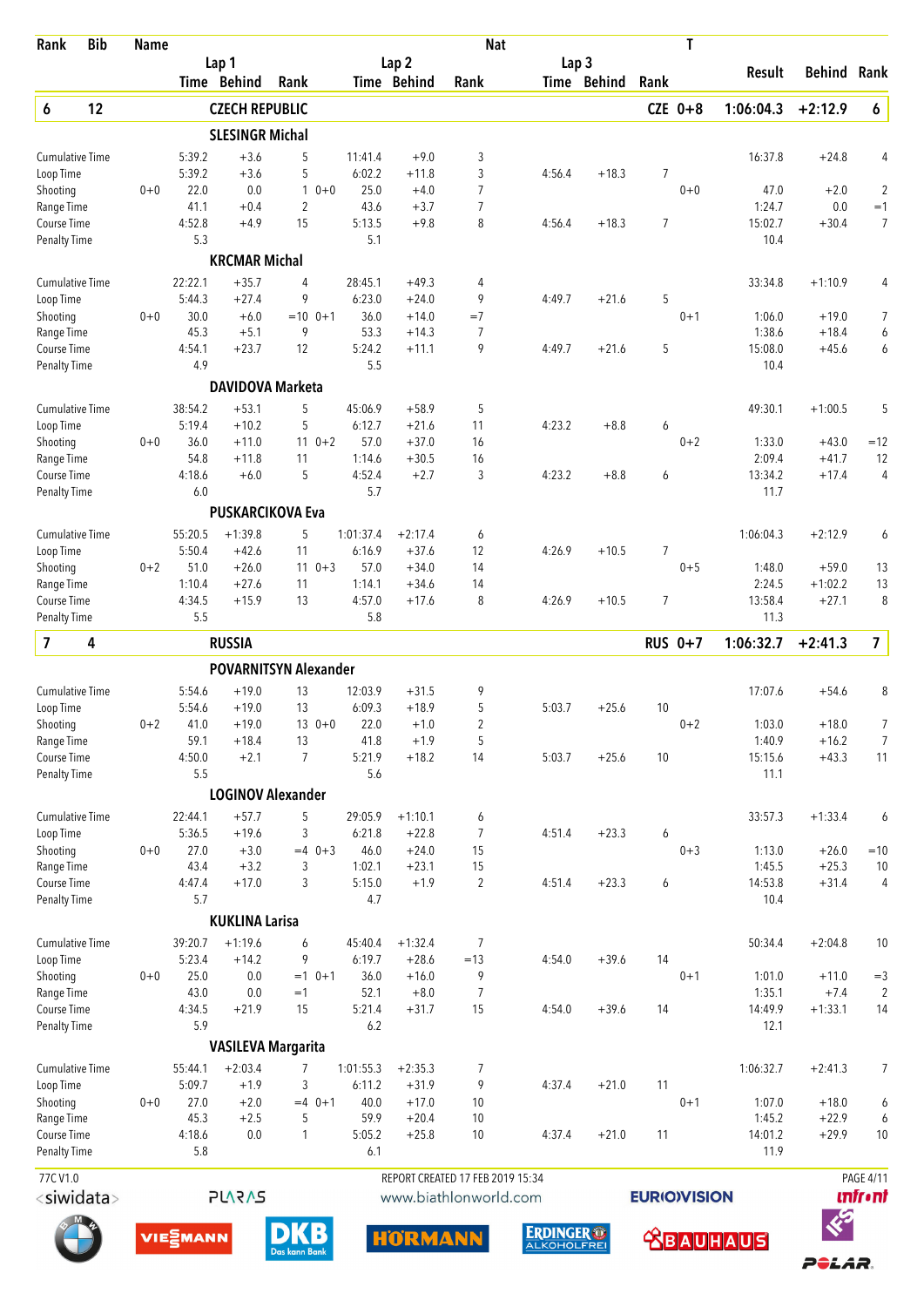| Rank                                | <b>Bib</b> | <b>Name</b> |                            |                         |                          |                   |                      | <b>Nat</b>                       |                  |             |                     | T       |                             |                    |                 |
|-------------------------------------|------------|-------------|----------------------------|-------------------------|--------------------------|-------------------|----------------------|----------------------------------|------------------|-------------|---------------------|---------|-----------------------------|--------------------|-----------------|
|                                     |            |             |                            | Lap 1                   |                          |                   | Lap <sub>2</sub>     |                                  | Lap <sub>3</sub> |             |                     |         | Result                      | Behind             | Rank            |
|                                     |            |             |                            | Time Behind             | Rank                     |                   | Time Behind          | Rank                             |                  | Time Behind | Rank                |         |                             |                    |                 |
| $\pmb{8}$                           | 14         |             |                            | <b>AUSTRIA</b>          |                          |                   |                      |                                  |                  |             | AUT 1+8             |         | 1:06:39.9                   | $+2:48.5$          | ${\bf 8}$       |
|                                     |            |             |                            | <b>LEITNER Felix</b>    |                          |                   |                      |                                  |                  |             |                     |         |                             |                    |                 |
| <b>Cumulative Time</b>              |            |             | 5:51.5                     | $+15.9$                 | 11                       | 12:33.8           | $+1:01.4$            | 15                               |                  |             |                     |         | 17:28.3                     | $+1:15.3$          | 14              |
| Loop Time<br>Shooting               |            | $0 + 1$     | 5:51.5<br>38.0             | $+15.9$<br>$+16.0$      | 11<br>$12 \t1+3$         | 6:42.3<br>55.0    | $+51.9$<br>$+34.0$   | 16<br>$=17$                      | 4:54.5           | $+16.4$     | 5                   | $1 + 4$ | 1:33.0                      | $+48.0$            | 17              |
| Range Time                          |            |             | 55.7                       | $+15.0$                 | 12                       | 1:12.7            | $+32.8$              | 18                               |                  |             |                     |         | 2:08.4                      | $+43.7$            | 17              |
| Course Time                         |            |             | 4:50.9                     | $+3.0$                  | 10                       | 5:03.7            | 0.0                  | 1                                | 4:54.5           | $+16.4$     | 5                   |         | 14:49.1                     | $+16.8$            | 4               |
| <b>Penalty Time</b>                 |            |             | 4.9                        |                         |                          | 25.9              |                      |                                  |                  |             |                     |         | 30.8                        |                    |                 |
|                                     |            |             |                            | <b>EBERHARD Tobias</b>  |                          |                   |                      |                                  |                  |             |                     |         |                             |                    |                 |
| <b>Cumulative Time</b>              |            |             | 23:11.0                    | $+1:24.6$               | 12                       | 29:31.1           | $+1:35.3$            | 9                                |                  |             |                     |         | 34:34.4                     | $+2:10.5$          | 8               |
| Loop Time<br>Shooting               |            | $0 + 0$     | 5:42.7<br>29.0             | $+25.8$<br>$+5.0$       | 8<br>$=8$ 0+1            | 6:20.1<br>35.0    | $+21.1$<br>$+13.0$   | 5<br>6                           | 5:03.3           | $+35.2$     | 9                   | $0 + 1$ | 1:04.0                      | $+17.0$            | 6               |
| Range Time                          |            |             | 47.1                       | $+6.9$                  | 10                       | 53.2              | $+14.2$              | 6                                |                  |             |                     |         | 1:40.3                      | $+20.1$            | $\overline{7}$  |
| Course Time                         |            |             | 4:50.5                     | $+20.1$                 | 8                        | 5:21.7            | $+8.6$               | $=$ 5                            | 5:03.3           | $+35.2$     | 9                   |         | 15:15.5                     | $+53.1$            | 8               |
| <b>Penalty Time</b>                 |            |             | 5.1                        |                         |                          | 5.2               |                      |                                  |                  |             |                     |         | 10.3                        |                    |                 |
|                                     |            |             |                            | <b>SCHWAIGER Julia</b>  |                          |                   |                      |                                  |                  |             |                     |         |                             |                    |                 |
| <b>Cumulative Time</b>              |            |             | 40:07.6                    | $+2:06.5$               | 9                        | 46:07.9           | $+1:59.9$            | 8                                |                  |             |                     |         | 50:32.2                     | $+2:02.6$          | 8               |
| Loop Time                           |            |             | 5:33.2                     | $+24.0$                 | 11                       | 6:00.3            | +9.2                 | 5                                | 4:24.3           | $+9.9$      | 8                   |         |                             |                    |                 |
| Shooting                            |            | $0 + 1$     | 42.0<br>59.8               | $+17.0$                 | $12 \t 0+1$              | 34.0<br>52.7      | $+14.0$              | $\overline{7}$<br>8              |                  |             |                     | $0 + 2$ | 1:16.0<br>1:52.5            | $+26.0$            | 9               |
| Range Time<br>Course Time           |            |             | 4:27.3                     | $+16.8$<br>$+14.7$      | 12<br>12                 | 5:01.6            | $+8.6$<br>$+11.9$    | 9                                | 4:24.3           | $+9.9$      | 8                   |         | 13:53.2                     | $+24.8$<br>$+36.4$ | 8<br>8          |
| <b>Penalty Time</b>                 |            |             | 6.1                        |                         |                          | 6.0               |                      |                                  |                  |             |                     |         | 12.1                        |                    |                 |
|                                     |            |             |                            | <b>RIEDER Christina</b> |                          |                   |                      |                                  |                  |             |                     |         |                             |                    |                 |
| Cumulative Time                     |            |             | 55:56.6                    | $+2:15.9$               | 8                        | 1:02:07.2         | $+2:47.2$            | 8                                |                  |             |                     |         | 1:06:39.9                   | $+2:48.5$          | 8               |
| Loop Time                           |            |             | 5:24.4                     | $+16.6$                 | $\overline{7}$           | 6:10.6            | $+31.3$              | 8                                | 4:32.7           | $+16.3$     | 9                   |         |                             |                    |                 |
| Shooting                            |            | $0 + 0$     | 29.0                       | $+4.0$                  | 6<br>$0 + 1$             | 30.0              | $+7.0$               | 5                                |                  |             |                     | $0 + 1$ | 59.0                        | $+10.0$            | 4               |
| Range Time                          |            |             | 48.1                       | $+5.3$                  | 6                        | 48.6              | $+9.1$               | 5                                |                  |             |                     |         | 1:36.7                      | $+14.4$            | 4               |
| Course Time<br><b>Penalty Time</b>  |            |             | 4:30.7<br>5.6              | $+12.1$                 | 9                        | 5:16.1<br>5.9     | $+36.7$              | 14                               | 4:32.7           | $+16.3$     | 9                   |         | 14:19.5<br>11.5             | $+48.2$            | 12              |
| 9                                   | 15         |             |                            | <b>ESTONIA</b>          |                          |                   |                      |                                  |                  |             | EST $0+10$          |         | 1:06:47.3                   | $+2:55.9$          | 9               |
|                                     |            |             |                            |                         |                          |                   |                      |                                  |                  |             |                     |         |                             |                    |                 |
|                                     |            |             |                            | <b>ERMITS Kalev</b>     |                          |                   |                      |                                  |                  |             |                     |         |                             |                    | 5               |
| <b>Cumulative Time</b><br>Loop Time |            |             | 5:39.5<br>5:39.5           | $+3.9$<br>$+3.9$        | 6<br>6                   | 11:51.2<br>6:11.7 | $+18.8$<br>$+21.3$   | 5<br>$\overline{7}$              | 4:56.1           | $+18.0$     | 6                   |         | 16:47.3                     | $+34.3$            |                 |
| Shooting                            |            | 0+0         | 27.0                       | $+5.0$                  | $=5$ 0+1                 | 31.0              | $+10.0$              | 11                               |                  |             |                     | $0 + 1$ | 58.0                        | $+13.0$            | $=$ 5           |
| Range Time                          |            |             | 44.4                       | $+3.7$                  | 5                        | 49.7              | $+9.8$               | 11                               |                  |             |                     |         | 1:34.1                      | $+9.4$             | 6               |
| Course Time                         |            |             | 4:50.6                     | $+2.7$                  | 8                        | 5:16.6            | $+12.9$              | $=11$                            | 4:56.1           | $+18.0$     | 6                   |         | 15:03.3                     | $+31.0$            | 8               |
| <b>Penalty Time</b>                 |            |             | 4.5                        |                         |                          | 5.4               |                      |                                  |                  |             |                     |         | 9.9                         |                    |                 |
|                                     |            |             |                            | <b>REMMELG Martin</b>   |                          |                   |                      |                                  |                  |             |                     |         |                             |                    |                 |
| <b>Cumulative Time</b>              |            |             | 23:01.6<br>6:14.3          | $+1:15.2$<br>$+57.4$    | 9<br>16                  | 29:49.4<br>6:47.8 | $+1:53.6$<br>$+48.8$ | 11<br>16                         | 5:15.1           | $+47.0$     | 15                  |         | 35:04.5                     | $+2:40.6$          | 11              |
| Loop Time<br>Shooting               |            | $0 + 2$     | 43.0                       | $+19.0$                 | $140+2$                  | 41.0              | $+19.0$              | $=11$                            |                  |             |                     | $0 + 4$ | 1:24.0                      | $+37.0$            | 14              |
| Range Time                          |            |             | 59.9                       | $+19.7$                 | 14                       | 59.9              | $+20.9$              | 14                               |                  |             |                     |         | 1:59.8                      | $+39.6$            | 14              |
| Course Time                         |            |             | 5:09.2                     | $+38.8$                 | 19                       | 5:43.1            | $+30.0$              | 18                               | 5:15.1           | $+47.0$     | 15                  |         | 16:07.4                     | $+1:45.0$          | 17              |
| <b>Penalty Time</b>                 |            |             | 5.2                        |                         |                          | 4.8               |                      |                                  |                  |             |                     |         | 10.0                        |                    |                 |
|                                     |            |             |                            | <b>TOMINGAS Tuuli</b>   |                          |                   |                      |                                  |                  |             |                     |         |                             |                    |                 |
| <b>Cumulative Time</b>              |            |             | 40:17.1                    | $+2:16.0$               | 10                       | 46:09.6           | $+2:01.6$            | 9                                |                  |             |                     |         | 50:28.6                     | $+1:59.0$          | 7               |
| Loop Time                           |            |             | 5:12.6                     | $+3.4$                  | 4                        | 5:52.5            | $+1.4$               | $\overline{2}$                   | 4:19.0           | $+4.6$      | 3                   |         |                             |                    |                 |
| Shooting                            |            | $0 + 1$     | 34.0                       | $+9.0$                  | $100 + 1$                | 30.0<br>47.9      | $+10.0$              | 5<br>3                           |                  |             |                     | $0 + 2$ | 1:04.0                      | $+14.0$            | $=6$            |
| Range Time<br>Course Time           |            |             | 53.0<br>4:14.7             | $+10.0$<br>$+2.1$       | 10<br>$\overline{2}$     | 4:59.2            | $+3.8$<br>$+9.5$     | $= 6$                            | 4:19.0           | $+4.6$      | 3                   |         | 1:40.9<br>13:32.9           | $+13.2$<br>$+16.1$ | 7<br>3          |
| <b>Penalty Time</b>                 |            |             | 4.9                        |                         |                          | 5.4               |                      |                                  |                  |             |                     |         | 10.3                        |                    |                 |
|                                     |            |             |                            |                         | <b>TALIHAERM Johanna</b> |                   |                      |                                  |                  |             |                     |         |                             |                    |                 |
| <b>Cumulative Time</b>              |            |             | 56:15.6                    | $+2:34.9$               | 9                        | 1:02:24.7         | $+3:04.7$            | 9                                |                  |             |                     |         | 1:06:47.3                   | $+2:55.9$          | 9               |
| Loop Time                           |            |             | 5:47.0                     | $+39.2$                 | 10                       | 6:09.1            | $+29.8$              | 7                                | 4:22.6           | $+6.2$      | 5                   |         |                             |                    |                 |
| Shooting                            |            | $0 + 2$     | 50.0                       | $+25.0$                 | $100 + 1$                | 35.0              | $+12.0$              | 8                                |                  |             |                     | $0 + 3$ | 1:25.0                      | $+36.0$            | 11              |
| Range Time<br>Course Time           |            |             | 1:08.0<br>4:33.0           | $+25.2$<br>$+14.4$      | 10<br>$=11$              | 54.2<br>5:09.0    | $+14.7$<br>$+29.6$   | $\overline{7}$<br>11             | 4:22.6           | $+6.2$      | 5                   |         | 2:02.2<br>14:04.6           | $+39.9$<br>$+33.3$ | 11<br>11        |
| Penalty Time                        |            |             | 6.0                        |                         |                          | 5.9               |                      |                                  |                  |             |                     |         | 11.9                        |                    |                 |
| 77CV1.0                             |            |             |                            |                         |                          |                   |                      | REPORT CREATED 17 FEB 2019 15:34 |                  |             |                     |         |                             |                    | PAGE 5/11       |
| <siwidata></siwidata>               |            |             |                            | <b>PLARAS</b>           |                          |                   |                      | www.biathlonworld.com            |                  |             | <b>EURIO)VISION</b> |         |                             |                    | <b>unfr</b> •nt |
|                                     |            |             |                            |                         |                          |                   |                      |                                  |                  |             |                     |         |                             | $\bm{\mathcal{E}}$ |                 |
|                                     |            |             | <b>VIE<sup>S</sup>MANN</b> |                         | <b>DKB</b>               |                   | <b>HARMANN</b>       |                                  | <b>ERDINGER®</b> |             |                     |         | <b><u>Appropriation</u></b> |                    |                 |













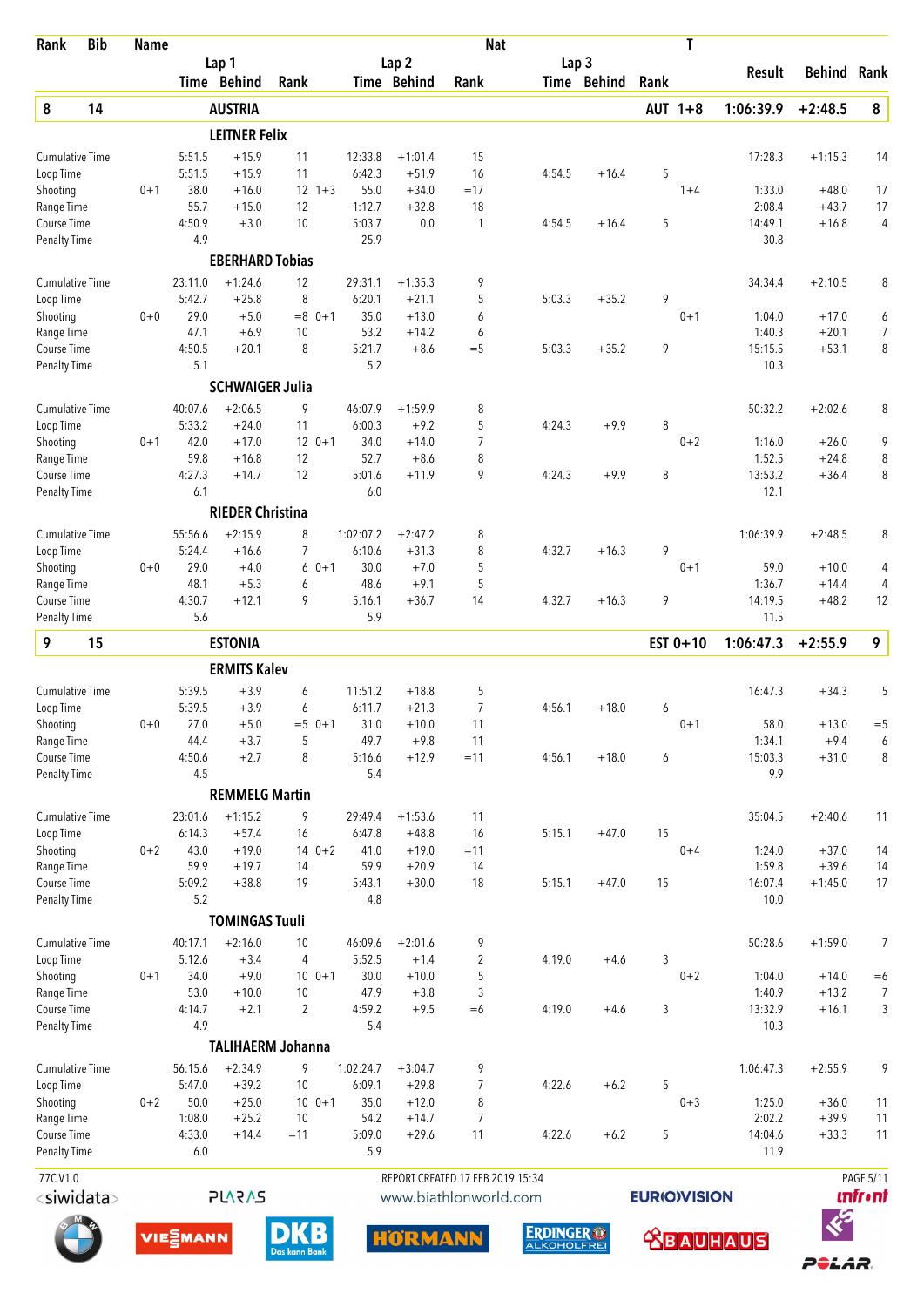| Rank                               | <b>Bib</b>            | <b>Name</b> |                   |                         |                          |        |                   |                      | <b>Nat</b>                                                |                                        |             |                     | T               |                   |                      |                              |
|------------------------------------|-----------------------|-------------|-------------------|-------------------------|--------------------------|--------|-------------------|----------------------|-----------------------------------------------------------|----------------------------------------|-------------|---------------------|-----------------|-------------------|----------------------|------------------------------|
|                                    |                       |             |                   | Lap 1                   |                          |        |                   | Lap <sub>2</sub>     |                                                           | Lap <sub>3</sub>                       |             |                     |                 | Result            | <b>Behind</b>        | Rank                         |
|                                    |                       |             |                   | Time Behind             | Rank                     |        |                   | Time Behind          | Rank                                                      |                                        | Time Behind | Rank                |                 |                   |                      |                              |
| 10                                 | 13                    |             |                   | <b>USA</b>              |                          |        |                   |                      |                                                           |                                        |             |                     | USA 0+5         | 1:06:51.3         | $+2:59.9$            | 10                           |
|                                    |                       |             |                   | <b>HOWE Alex</b>        |                          |        |                   |                      |                                                           |                                        |             |                     |                 |                   |                      |                              |
| <b>Cumulative Time</b>             |                       |             | 6:00.0            | $+24.4$<br>$+24.4$      | 14                       |        | 12:14.0           | $+41.6$              | 11                                                        |                                        |             |                     |                 | 17:25.3           | $+1:12.3$            | 13                           |
| Loop Time<br>Shooting              |                       | $0 + 1$     | 6:00.0<br>45.0    | $+23.0$                 | 14<br>$140+0$            |        | 6:14.0<br>24.0    | $+23.6$<br>$+3.0$    | 8<br>6                                                    | 5:11.3                                 | $+33.2$     | 14                  | $0 + 1$         | 1:09.0            | $+24.0$              | 8                            |
| Range Time                         |                       |             | 1:03.6            | $+22.9$                 | 14                       |        | 43.0              | $+3.1$               | 6                                                         |                                        |             |                     |                 | 1:46.6            | $+21.9$              | 9                            |
| Course Time                        |                       |             | 4:51.5            | $+3.6$                  | 11                       |        | 5:26.6            | $+22.9$              | 16                                                        | 5:11.3                                 | $+33.2$     | 14                  |                 | 15:29.4           | $+57.1$              | 17                           |
| <b>Penalty Time</b>                |                       |             | 4.9               |                         |                          |        | 4.4               |                      |                                                           |                                        |             |                     |                 | 9.3               |                      |                              |
|                                    |                       |             |                   | <b>BROWN Jake</b>       |                          |        |                   |                      |                                                           |                                        |             |                     |                 |                   |                      |                              |
| <b>Cumulative Time</b>             |                       |             | 23:44.0<br>6:18.7 | $+1:57.6$<br>$+1:01.8$  | 14<br>17                 |        | 30:15.3<br>6:31.3 | $+2:19.5$<br>$+32.3$ | 15<br>12                                                  | 5:07.8                                 | $+39.7$     | 13                  |                 | 35:23.1           | $+2:59.2$            | 15                           |
| Loop Time<br>Shooting              |                       | $0 + 2$     | 59.0              | $+35.0$                 | $180+1$                  |        | 40.0              | $+18.0$              | 10                                                        |                                        |             |                     | $0 + 3$         | 1:39.0            | $+52.0$              | 17                           |
| Range Time                         |                       |             | 1:17.0            | $+36.8$                 | 18                       |        | 58.9              | $+19.9$              | 11                                                        |                                        |             |                     |                 | 2:15.9            | $+55.7$              | 17                           |
| Course Time                        |                       |             | 4:56.7            | $+26.3$                 | 14                       |        | 5:27.5            | $+14.4$              | 13                                                        | 5:07.8                                 | $+39.7$     | 13                  |                 | 15:32.0           | $+1:09.6$            | 13                           |
| <b>Penalty Time</b>                |                       |             | 5.0               |                         |                          |        | 4.9               |                      |                                                           |                                        |             |                     |                 | 9.9               |                      |                              |
|                                    |                       |             |                   | <b>REID Joanne</b>      |                          |        |                   |                      |                                                           |                                        |             |                     |                 |                   |                      |                              |
| <b>Cumulative Time</b>             |                       |             | 40:46.4           | $+2:45.3$               | 12                       |        | 46:51.9           | $+2:43.9$            | 11                                                        |                                        |             |                     |                 | 51:26.6           | $+2:57.0$            | 11                           |
| Loop Time                          |                       |             | 5:23.3            | $+14.1$                 | 8                        |        | 6:05.5            | $+14.4$              | $\overline{7}$                                            | 4:34.7                                 | $+20.3$     | 12                  |                 |                   |                      |                              |
| Shooting<br>Range Time             |                       | $0 + 0$     | 31.0<br>51.1      | $+6.0$<br>$+8.1$        | $=6$ 0+1<br>7            |        | 42.0<br>1:01.5    | $+22.0$<br>$+17.4$   | 11<br>11                                                  |                                        |             |                     | $0 + 1$         | 1:13.0<br>1:52.6  | $+23.0$<br>$+24.9$   | 8<br>9                       |
| Course Time                        |                       |             | 4:27.1            | $+14.5$                 | 11                       |        | 4:59.2            | $+9.5$               | $=6$                                                      | 4:34.7                                 | $+20.3$     | 12                  |                 | 14:01.0           | $+44.2$              | 11                           |
| <b>Penalty Time</b>                |                       |             | 5.1               |                         |                          |        | 4.8               |                      |                                                           |                                        |             |                     |                 | 9.9               |                      |                              |
|                                    |                       |             |                   | <b>EGAN Clare</b>       |                          |        |                   |                      |                                                           |                                        |             |                     |                 |                   |                      |                              |
| <b>Cumulative Time</b>             |                       |             | 56:41.7           | $+3:01.0$               | 10                       |        | 1:02:34.9         | $+3:14.9$            | 10                                                        |                                        |             |                     |                 | 1:06:51.3         | $+2:59.9$            | 10                           |
| Loop Time                          |                       |             | 5:15.1            | $+7.3$                  | 6                        |        | 5:53.2            | $+13.9$              | 6                                                         | 4:16.4                                 | 0.0         | 1                   |                 |                   |                      |                              |
| Shooting                           |                       | $0 + 0$     | 30.0<br>49.0      | $+5.0$<br>$+6.2$        | 7                        | $70+0$ | 34.0<br>53.1      | $+11.0$<br>$+13.6$   | $=6$<br>6                                                 |                                        |             |                     | $0 + 0$         | 1:04.0<br>1:42.1  | $+15.0$<br>$+19.8$   | 5<br>5                       |
| Range Time<br>Course Time          |                       |             | 4:20.7            | $+2.1$                  | 4                        |        | 4:54.9            | $+15.5$              | 5                                                         | 4:16.4                                 | 0.0         | 1                   |                 | 13:32.0           | $+0.7$               | 2                            |
| <b>Penalty Time</b>                |                       |             | 5.4               |                         |                          |        | 5.2               |                      |                                                           |                                        |             |                     |                 | 10.6              |                      |                              |
| 11                                 | 3                     |             |                   | <b>ITALY</b>            |                          |        |                   |                      |                                                           |                                        |             |                     | <b>ITA 3+14</b> | 1:07:37.9         | $+3:46.5$            | 11                           |
|                                    |                       |             |                   | <b>BORMOLINI Thomas</b> |                          |        |                   |                      |                                                           |                                        |             |                     |                 |                   |                      |                              |
| <b>Cumulative Time</b>             |                       |             | 6:11.3            | $+35.7$                 | 17                       |        | 13:01.0           | $+1:28.6$            | 16                                                        |                                        |             |                     |                 | 18:06.6           | $+1:53.6$            | 16                           |
| Loop Time                          |                       |             | 6:11.3            | $+35.7$                 | 17                       |        | 6:49.7            | $+59.3$              | 18                                                        | 5:05.6                                 | $+27.5$     | 11                  |                 |                   |                      |                              |
| Shooting                           |                       | $0 + 3$     | 1:00.0            | $+38.0$                 | $19 \t1+3$               |        | 55.0              | $+34.0$              | $=17$                                                     |                                        |             |                     | $1 + 6$         | 1:55.0            | $+1:10.0$            | 18                           |
| Range Time<br>Course Time          |                       |             | 1:17.5<br>4:48.8  | $+36.8$<br>$+0.9$       | 19<br>3                  |        | 1:12.2<br>5:12.9  | $+32.3$<br>$+9.2$    | 17<br>$\overline{7}$                                      | 5:05.6                                 | $+27.5$     | 11                  |                 | 2:29.7<br>15:07.3 | $+1:05.0$<br>$+35.0$ | 18<br>9                      |
| <b>Penalty Time</b>                |                       |             | 5.0               |                         |                          |        | 24.6              |                      |                                                           |                                        |             |                     |                 | 29.6              |                      |                              |
|                                    |                       |             |                   | <b>WINDISCH Dominik</b> |                          |        |                   |                      |                                                           |                                        |             |                     |                 |                   |                      |                              |
| <b>Cumulative Time</b>             |                       |             | 23:51.8           | $+2:05.4$               | 15                       |        | 30:14.1           | $+2:18.3$            | 14                                                        |                                        |             |                     |                 | 35:08.6           | $+2:44.7$            | 12                           |
| Loop Time                          |                       |             | 5:45.2            | $+28.3$                 | 10                       |        | 6:22.3            | $+23.3$              | 8                                                         | 4:54.5                                 | $+26.4$     | 7                   |                 |                   |                      |                              |
| Shooting                           |                       | $0 + 0$     | 27.0              | $+3.0$                  | $=4$ 0+2                 |        | 42.0              | $+20.0$              | $=13$                                                     |                                        |             |                     | $0 + 2$         | 1:09.0            | $+22.0$              | 8                            |
| Range Time                         |                       |             | 44.6              | $+4.4$                  | 8                        |        | 59.2              | $+20.2$              | $=12$                                                     |                                        |             |                     |                 | 1:43.8            | $+23.6$              | 9                            |
| Course Time<br><b>Penalty Time</b> |                       |             | 4:56.3<br>4.3     | $+25.9$                 | 13                       |        | 5:18.8<br>4.3     | $+5.7$               | 4                                                         | 4:54.5                                 | $+26.4$     | $\overline{7}$      |                 | 15:09.6<br>8.6    | $+47.2$              | $\overline{7}$               |
|                                    |                       |             |                   | <b>GONTIER Nicole</b>   |                          |        |                   |                      |                                                           |                                        |             |                     |                 |                   |                      |                              |
| Cumulative Time                    |                       |             | 41:49.7           | $+3:48.6$               | 16                       |        | 47:54.1           | $+3:46.1$            | 15                                                        |                                        |             |                     |                 | 52:23.6           | $+3:54.0$            | 14                           |
| Loop Time                          |                       |             | 6:41.1            | $+1:31.9$               | 16                       |        | 6:04.4            | $+13.3$              | 6                                                         | 4:29.5                                 | $+15.1$     | 9                   |                 |                   |                      |                              |
| Shooting                           |                       | $2 + 3$     | 1:12.0            | $+47.0$                 | $170+2$                  |        | 47.0              | $+27.0$              | 12                                                        |                                        |             |                     | $2 + 5$         | 1:59.0            | $+1:09.0$            | 16                           |
| Range Time                         |                       |             | 1:32.5            | $+49.5$                 | 17                       |        | 1:06.6            | $+22.5$              | 12                                                        |                                        |             |                     |                 | 2:39.1            | $+1:11.4$            | 17                           |
| Course Time                        |                       |             | 4:17.0            | $+4.4$                  | 3                        |        | 4:52.8            | $+3.1$               | 4                                                         | 4:29.5                                 | $+15.1$     | 9                   |                 | 13:39.3           | $+22.5$              | 6                            |
| <b>Penalty Time</b>                |                       |             | 51.6              | <b>VITTOZZI Lisa</b>    |                          |        | 5.0               |                      |                                                           |                                        |             |                     |                 | 56.6              |                      |                              |
| <b>Cumulative Time</b>             |                       |             | 57:31.4           | $+3:50.7$               | 12                       |        | 1:03:17.4         | $+3:57.4$            | 12                                                        |                                        |             |                     |                 | 1:07:37.9         | $+3:46.5$            | 11                           |
| Loop Time                          |                       |             | 5:07.8            | 0.0                     | 1                        |        | 5:46.0            | $+6.7$               | 4                                                         | 4:20.5                                 | $+4.1$      | 3                   |                 |                   |                      |                              |
| Shooting                           |                       | $0 + 0$     | 25.0              | 0.0                     | $=1$ 0+1                 |        | 25.0              | $+2.0$               | 2                                                         |                                        |             |                     | $0 + 1$         | 50.0              | $+1.0$               | $\overline{c}$               |
| Range Time                         |                       |             | 43.2              | $+0.4$                  | $\overline{2}$           |        | 44.3              | $+4.8$               | 4                                                         |                                        |             |                     |                 | 1:27.5            | $+5.2$               | 3                            |
| Course Time<br>Penalty Time        |                       |             | 4:19.1<br>5.5     | $+0.5$                  | $\overline{2}$           |        | 4:55.7<br>6.0     | $+16.3$              | $\overline{7}$                                            | 4:20.5                                 | $+4.1$      | 3                   |                 | 13:35.3<br>11.5   | $+4.0$               | 3                            |
|                                    |                       |             |                   |                         |                          |        |                   |                      |                                                           |                                        |             |                     |                 |                   |                      |                              |
| 77CV1.0                            | <siwidata></siwidata> |             |                   | <b>PLARAS</b>           |                          |        |                   |                      | REPORT CREATED 17 FEB 2019 15:34<br>www.biathlonworld.com |                                        |             | <b>EURIO)VISION</b> |                 |                   |                      | PAGE 6/11<br><b>unfr</b> •nt |
|                                    |                       |             |                   |                         |                          |        |                   |                      |                                                           |                                        |             |                     |                 |                   | $\ll$                |                              |
|                                    |                       |             | VIESMANN          |                         | B<br>D)<br>Das kann Bank |        |                   | <b>HORMANN</b>       |                                                           | <b>ERDINGER®</b><br><b>ALKOHOLFREI</b> |             |                     |                 | <b>ABAUHAUS</b>   |                      |                              |

POLAR.





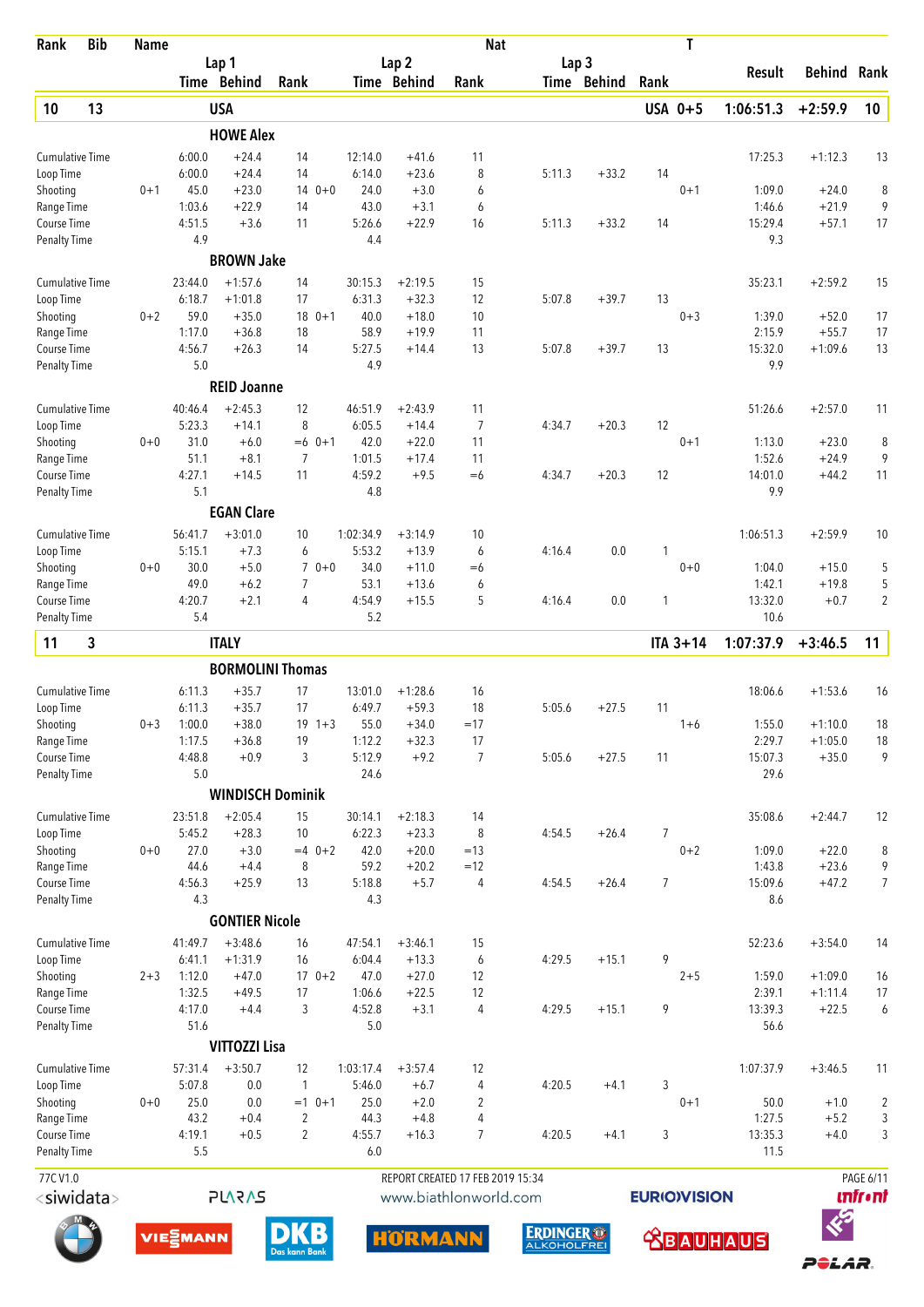| Rank                                | <b>Bib</b> | <b>Name</b> |                   |                         |             |                   |                                 |          | <b>Nat</b>                                                |                                 |                    | T        |                   |                    |                                     |
|-------------------------------------|------------|-------------|-------------------|-------------------------|-------------|-------------------|---------------------------------|----------|-----------------------------------------------------------|---------------------------------|--------------------|----------|-------------------|--------------------|-------------------------------------|
|                                     |            |             |                   | Lap 1<br>Time Behind    | Rank        |                   | Lap <sub>2</sub><br>Time Behind | Rank     |                                                           | Lap <sub>3</sub><br>Time Behind | Rank               |          | Result            | Behind             | Rank                                |
| 12                                  | 9          |             |                   | <b>CANADA</b>           |             |                   |                                 |          |                                                           |                                 |                    | CAN 2+13 | 1:07:42.2         | $+3:50.8$          | 12                                  |
|                                     |            |             |                   | <b>GOW Scott</b>        |             |                   |                                 |          |                                                           |                                 |                    |          |                   |                    |                                     |
| <b>Cumulative Time</b>              |            |             | 5:44.0            | $+8.4$                  | 10          | 12:19.2           | $+46.8$                         | 13       |                                                           |                                 |                    |          | 17:19.5           | $+1:06.5$          | 12                                  |
| Loop Time                           |            |             | 5:44.0            | $+8.4$                  | 10          | 6:35.2            | $+44.8$                         | 15       | 5:00.3                                                    | $+22.2$                         | 8                  |          |                   |                    |                                     |
| Shooting                            |            | $0 + 1$     | 30.0              | $+8.0$                  | 8           | $1 + 3$           | 42.0<br>$+21.0$                 | $=13$    |                                                           |                                 |                    | $1 + 4$  | 1:12.0            | $+27.0$            | 10                                  |
| Range Time                          |            |             | 47.7              | $+7.0$                  | 9           |                   | 59.0<br>$+19.1$                 | 13       |                                                           |                                 |                    |          | 1:46.7            | $+22.0$            | 10                                  |
| Course Time<br><b>Penalty Time</b>  |            |             | 4:51.7<br>4.6     | $+3.8$                  | 12          | 5:10.5            | $+6.8$<br>25.7                  | 5        | 5:00.3                                                    | $+22.2$                         | 8                  |          | 15:02.5<br>30.3   | $+30.2$            | 6                                   |
|                                     |            |             |                   | <b>MILLAR Aidan</b>     |             |                   |                                 |          |                                                           |                                 |                    |          |                   |                    |                                     |
| <b>Cumulative Time</b>              |            |             | 23:07.6           | $+1:21.2$               | 11          | 29:42.8           | $+1:47.0$                       | 10       |                                                           |                                 |                    |          | 34:50.5           | $+2:26.6$          | 9                                   |
| Loop Time                           |            |             | 5:48.1            | $+31.2$                 | 11          | 6:35.2            | $+36.2$                         | 13       | 5:07.7                                                    | $+39.6$                         | 12                 |          |                   |                    |                                     |
| Shooting                            |            | $0 + 0$     | 25.0              | $+1.0$                  | $= 2$ 0+2   |                   | 34.0<br>$+12.0$                 | $=4$     |                                                           |                                 |                    | $0 + 2$  | 59.0              | $+12.0$            | 4                                   |
| Range Time                          |            |             | 44.5              | $+4.3$                  | $=6$        |                   | 52.5<br>$+13.5$                 | 5        |                                                           |                                 |                    |          | 1:37.0            | $+16.8$            | 4                                   |
| Course Time                         |            |             | 4:58.3            | $+27.9$                 | 15          | 5:37.6            | $+24.5$                         | 16       | 5:07.7                                                    | $+39.6$                         | 12                 |          | 15:43.6           | $+1:21.2$          | 14                                  |
| <b>Penalty Time</b>                 |            |             | 5.3               |                         |             |                   | 5.1                             |          |                                                           |                                 |                    |          | 10.4              |                    |                                     |
|                                     |            |             |                   | <b>BEAUDRY Sarah</b>    |             |                   |                                 |          |                                                           |                                 |                    |          |                   |                    |                                     |
| <b>Cumulative Time</b>              |            |             | 40:02.8           | $+2:01.7$               | 8           | 46:10.1           | $+2:02.1$                       | 10       |                                                           |                                 |                    |          | 50:33.4           | $+2:03.8$          | 9                                   |
| Loop Time<br>Shooting               |            | $0 + 0$     | 5:12.3<br>26.0    | $+3.1$<br>$+1.0$        | 3<br>3      | 6:07.3<br>$0 + 2$ | $+16.2$<br>38.0<br>$+18.0$      | 9<br>10  | 4:23.3                                                    | $+8.9$                          | $\overline{7}$     | $0 + 2$  | 1:04.0            | $+14.0$            | $=6$                                |
| Range Time                          |            |             | 43.0              | 0.0                     | $=1$        |                   | 55.4<br>$+11.3$                 | 10       |                                                           |                                 |                    |          | 1:38.4            | $+10.7$            | 4                                   |
| Course Time                         |            |             | 4:24.0            | $+11.4$                 | 8           | 5:06.0            | $+16.3$                         | 12       | 4:23.3                                                    | $+8.9$                          | $\overline{7}$     |          | 13:53.3           | $+36.5$            | 9                                   |
| <b>Penalty Time</b>                 |            |             | 5.3               |                         |             |                   | 5.9                             |          |                                                           |                                 |                    |          | 11.2              |                    |                                     |
|                                     |            |             |                   | <b>LUNDER Emma</b>      |             |                   |                                 |          |                                                           |                                 |                    |          |                   |                    |                                     |
| <b>Cumulative Time</b>              |            |             | 56:54.6           | $+3:13.9$               | 11          | 1:03:08.0         | $+3:48.0$                       | 11       |                                                           |                                 |                    |          | 1:07:42.2         | $+3:50.8$          | 12                                  |
| Loop Time                           |            |             | 6:21.2            | $+1:13.4$               | 14          | 6:13.4            | $+34.1$                         | 11       | 4:34.2                                                    | $+17.8$                         | 10                 |          |                   |                    |                                     |
| Shooting                            |            | $1 + 3$     | 53.0              | $+28.0$                 | $120+2$     |                   | 34.0<br>$+11.0$                 | $=6$     |                                                           |                                 |                    | $1 + 5$  | 1:27.0            | $+38.0$            | 12                                  |
| Range Time<br>Course Time           |            |             | 1:12.2<br>4:40.0  | $+29.4$<br>$+21.4$      | 12<br>14    | 5:13.6            | 54.3<br>$+14.8$<br>$+34.2$      | 8<br>13  | 4:34.2                                                    | $+17.8$                         | 10                 |          | 2:06.5<br>14:27.8 | $+44.2$<br>$+56.5$ | 12<br>13                            |
| <b>Penalty Time</b>                 |            |             | 29.0              |                         |             |                   | 5.5                             |          |                                                           |                                 |                    |          | 34.5              |                    |                                     |
| 13                                  | 19         |             |                   | <b>JAPAN</b>            |             |                   |                                 |          |                                                           |                                 |                    | JPN 0+11 | 1:08:12.4         | $+4:21.0$          | 13                                  |
|                                     |            |             |                   | <b>OZAKI Kosuke</b>     |             |                   |                                 |          |                                                           |                                 |                    |          |                   |                    |                                     |
| <b>Cumulative Time</b>              |            |             | 6:09.2            | $+33.6$                 | 16          | 12:23.7           | $+51.3$                         | 14       |                                                           |                                 |                    |          | 17:29.7           | $+1:16.7$          | 15                                  |
| Loop Time                           |            |             | 6:09.2            | $+33.6$                 | 16          | 6:14.5            | $+24.1$                         | 9        | 5:06.0                                                    | $+27.9$                         | 12                 |          |                   |                    |                                     |
| Shooting                            |            | $0 + 3$     | 54.0              | $+32.0$                 | $=16$ 0+0   |                   | 23.0<br>$+2.0$                  | $=$ 3    |                                                           |                                 |                    | $0 + 3$  | 1:17.0            | $+32.0$            | 13                                  |
| Range Time                          |            |             | 1:11.9            | $+31.2$                 | 17          |                   | 40.9<br>$+1.0$                  | 4        |                                                           |                                 |                    |          | 1:52.8            | $+28.1$            | 13                                  |
| Course Time<br><b>Penalty Time</b>  |            |             | 4:52.5<br>4.8     | $+4.6$                  | 13          | 5:28.2            | $+24.5$<br>5.4                  | 17       | 5:06.0                                                    | $+27.9$                         | 12                 |          | 15:26.7<br>10.2   | $+54.4$            | 15                                  |
|                                     |            |             |                   | <b>KOBONOKI Tsukasa</b> |             |                   |                                 |          |                                                           |                                 |                    |          |                   |                    |                                     |
|                                     |            |             |                   | $+1:39.0$               |             |                   |                                 |          |                                                           |                                 |                    |          |                   |                    |                                     |
| <b>Cumulative Time</b><br>Loop Time |            |             | 23:25.4<br>5:55.7 | $+38.8$                 | 13<br>12    | 30:10.6<br>6:45.2 | $+2:14.8$<br>$+46.2$            | 13<br>15 | 5:06.0                                                    | $+37.9$                         | 10                 |          | 35:16.6           | $+2:52.7$          | 14                                  |
| Shooting                            |            | $0 + 1$     | 39.0              | $+15.0$                 | $130+2$     |                   | 47.0<br>$+25.0$                 | 16       |                                                           |                                 |                    | $0 + 3$  | 1:26.0            | $+39.0$            | 15                                  |
| Range Time                          |            |             | 58.5              | $+18.3$                 | 13          | 1:06.3            | $+27.3$                         | 16       |                                                           |                                 |                    |          | 2:04.8            | $+44.6$            | 15                                  |
| Course Time                         |            |             | 4:52.0            | $+21.6$                 | 9           | 5:33.9            | $+20.8$                         | 15       | 5:06.0                                                    | $+37.9$                         | 10                 |          | 15:31.9           | $+1:09.5$          | 12                                  |
| <b>Penalty Time</b>                 |            |             | 5.2               | <b>MAEDA Sari</b>       |             |                   | 5.0                             |          |                                                           |                                 |                    |          | 10.2              |                    |                                     |
|                                     |            |             |                   |                         |             |                   |                                 |          |                                                           |                                 |                    |          |                   |                    |                                     |
| <b>Cumulative Time</b><br>Loop Time |            |             | 41:24.4<br>6:07.8 | $+3:23.3$<br>$+58.6$    | 15<br>15    | 47:33.6<br>6:09.2 | $+3:25.6$<br>$+18.1$            | 14<br>10 | 4:34.3                                                    | $+19.9$                         | 11                 |          | 52:07.9           | $+3:38.3$          | 13                                  |
| Shooting                            |            | $0 + 3$     | 1:10.0            | $+45.0$                 | $16 \t 0+1$ |                   | 35.0<br>$+15.0$                 | 8        |                                                           |                                 |                    | $0 + 4$  | 1:45.0            | $+55.0$            | 14                                  |
| Range Time                          |            |             | 1:30.0            | $+47.0$                 | 16          |                   | 54.7<br>$+10.6$                 | 9        |                                                           |                                 |                    |          | 2:24.7            | $+57.0$            | 14                                  |
| Course Time                         |            |             | 4:32.4            | $+19.8$                 | 13          | 5:09.0            | $+19.3$                         | 13       | 4:34.3                                                    | $+19.9$                         | 11                 |          | 14:15.7           | $+58.9$            | 13                                  |
| <b>Penalty Time</b>                 |            |             | 5.4               |                         |             |                   | 5.5                             |          |                                                           |                                 |                    |          | 10.9              |                    |                                     |
|                                     |            |             |                   | <b>TACHIZAKI Fuyuko</b> |             |                   |                                 |          |                                                           |                                 |                    |          |                   |                    |                                     |
| <b>Cumulative Time</b>              |            |             | 57:35.1           | $+3:54.4$               | 14          | 1:03:47.6         | $+4:27.6$                       | 13       |                                                           |                                 |                    |          | 1:08:12.4         | $+4:21.0$          | 13                                  |
| Loop Time<br>Shooting               |            |             | 5:27.2            | $+19.4$                 | 9<br>$80+1$ | 6:12.5            | $+33.2$<br>45.0                 | 10       | 4:24.8                                                    | $+8.4$                          | 6                  |          |                   |                    |                                     |
| Range Time                          |            | $0 + 0$     | 32.0<br>50.9      | $+7.0$<br>$+8.1$        | 8           | 1:05.5            | $+22.0$<br>$+26.0$              | 11<br>12 |                                                           |                                 |                    | $0 + 1$  | 1:17.0<br>1:56.4  | $+28.0$<br>$+34.1$ | 8<br>9                              |
| Course Time                         |            |             | 4:30.8            | $+12.2$                 | 10          | 5:01.7            | $+22.3$                         | 9        | 4:24.8                                                    | $+8.4$                          | 6                  |          | 13:57.3           | $+26.0$            | 7                                   |
| <b>Penalty Time</b>                 |            |             | 5.5               |                         |             |                   | 5.3                             |          |                                                           |                                 |                    |          | 10.8              |                    |                                     |
|                                     |            |             |                   |                         |             |                   |                                 |          |                                                           |                                 |                    |          |                   |                    |                                     |
|                                     |            |             |                   |                         |             |                   |                                 |          |                                                           |                                 |                    |          |                   |                    |                                     |
| 77CV1.0<br><siwidata></siwidata>    |            |             |                   | <b>PLARAS</b>           |             |                   |                                 |          | REPORT CREATED 17 FEB 2019 15:34<br>www.biathlonworld.com |                                 | <b>EURIOVISION</b> |          |                   |                    | <b>PAGE 7/11</b><br><b>unfr</b> •nt |











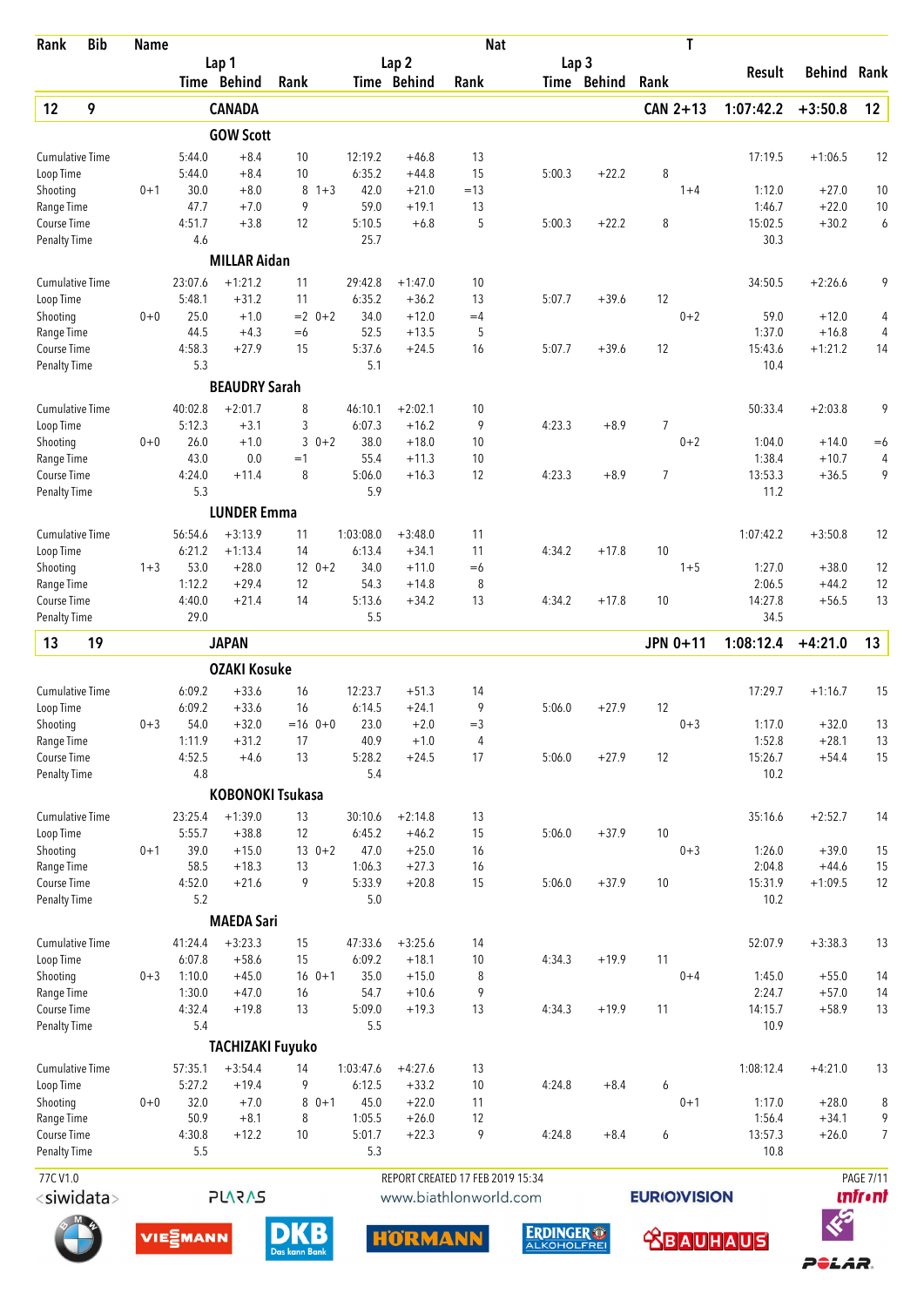| Rank                                | <b>Bib</b> | <b>Name</b> |                        |                         |                     |          |                   |                    | <b>Nat</b>                       |                                         |                  |                     | T               |                   |                      |                  |
|-------------------------------------|------------|-------------|------------------------|-------------------------|---------------------|----------|-------------------|--------------------|----------------------------------|-----------------------------------------|------------------|---------------------|-----------------|-------------------|----------------------|------------------|
|                                     |            |             |                        | Lap 1                   |                     |          |                   | Lap 2              |                                  |                                         | Lap <sub>3</sub> |                     |                 | Result            | <b>Behind Rank</b>   |                  |
|                                     |            |             |                        | Time Behind             | Rank                |          |                   | Time Behind        | Rank                             |                                         | Time Behind      | Rank                |                 |                   |                      |                  |
| 14                                  | 8          |             |                        | <b>UKRAINE</b>          |                     |          |                   |                    |                                  |                                         |                  |                     | <b>UKR 0+11</b> | 1:08:40.6         | $+4:49.2$            | 14               |
|                                     |            |             |                        | <b>TYSHCHENKO Artem</b> |                     |          |                   |                    |                                  |                                         |                  |                     |                 |                   |                      |                  |
| <b>Cumulative Time</b><br>Loop Time |            |             | 5:43.3<br>5:43.3       | $+7.7$<br>$+7.7$        | 9<br>9              |          | 11:51.7<br>6:08.4 | $+19.3$<br>$+18.0$ | 6<br>4                           | 5:12.9                                  | $+34.8$          | 16                  |                 | 17:04.6           | $+51.6$              | 7                |
| Shooting                            |            | $0 + 1$     | 31.0                   | $+9.0$                  | 9                   | $0 + 0$  | 23.0              | $+2.0$             | $=$ 3                            |                                         |                  |                     | $0 + 1$         | 54.0              | $+9.0$               | 3                |
| Range Time                          |            |             | 45.7                   | $+5.0$                  | 8                   |          | 40.2              | $+0.3$             | $=2$                             |                                         |                  |                     |                 | 1:25.9            | $+1.2$               | 3                |
| Course Time                         |            |             | 4:52.7                 | $+4.8$                  | 14                  |          | 5:22.9            | $+19.2$            | 15                               | 5:12.9                                  | $+34.8$          | 16                  |                 | 15:28.5           | $+56.2$              | 16               |
| <b>Penalty Time</b>                 |            |             | 4.9                    |                         |                     |          | 5.3               |                    |                                  |                                         |                  |                     |                 | 10.2              |                      |                  |
|                                     |            |             |                        | <b>LESIUK Taras</b>     |                     |          |                   |                    |                                  |                                         |                  |                     |                 |                   |                      |                  |
| <b>Cumulative Time</b>              |            |             | 22:47.2                | $+1:00.8$               | 8<br>$\overline{7}$ |          | 29:28.5           | $+1:32.7$          | 8                                |                                         |                  |                     |                 | 34:59.3           | $+2:35.4$            | 10               |
| Loop Time<br>Shooting               |            | $0 + 0$     | 5:42.6<br>27.0         | $+25.7$<br>$+3.0$       |                     | $=4$ 0+1 | 6:41.3<br>36.0    | $+42.3$<br>$+14.0$ | 14<br>$=7$                       | 5:30.8                                  | $+1:02.7$        | 17                  | $0 + 1$         | 1:03.0            | $+16.0$              | 5                |
| Range Time                          |            |             | 43.8                   | $+3.6$                  | 5                   |          | 54.3              | $+15.3$            | 8                                |                                         |                  |                     |                 | 1:38.1            | $+17.9$              | 5                |
| Course Time                         |            |             | 4:53.6                 | $+23.2$                 | 11                  |          | 5:41.9            | $+28.8$            | 17                               | 5:30.8                                  | $+1:02.7$        | 17                  |                 | 16:06.3           | $+1:43.9$            | 16               |
| <b>Penalty Time</b>                 |            |             | 5.2                    |                         |                     |          | 5.1               |                    |                                  |                                         |                  |                     |                 | 10.3              |                      |                  |
|                                     |            |             |                        | <b>BONDAR lana</b>      |                     |          |                   |                    |                                  |                                         |                  |                     |                 |                   |                      |                  |
| <b>Cumulative Time</b>              |            |             | 40:46.1                | $+2:45.0$               | 11                  |          | 47:04.8           | $+2:56.8$          | 12                               |                                         |                  |                     |                 | 51:27.4           | $+2:57.8$            | 12               |
| Loop Time                           |            |             | 5:46.8                 | $+37.6$                 | 14                  |          | 6:18.7            | $+27.6$            | 12                               | 4:22.6                                  | $+8.2$           | 5                   |                 |                   |                      |                  |
| Shooting                            |            | $0 + 2$     | 56.0                   | $+31.0$                 |                     | $130+2$  | 52.0              | $+32.0$            | $=14$                            |                                         |                  |                     | $0 + 4$         | 1:48.0            | $+58.0$              | 15               |
| Range Time<br>Course Time           |            |             | 1:15.7<br>4:25.6       | $+32.7$<br>$+13.0$      | 13<br>10            |          | 1:13.4<br>5:00.1  | $+29.3$<br>$+10.4$ | 15<br>8                          | 4:22.6                                  | $+8.2$           | 5                   |                 | 2:29.1<br>13:48.3 | $+1:01.4$<br>$+31.5$ | 15<br>7          |
| <b>Penalty Time</b>                 |            |             | 5.5                    |                         |                     |          | 5.2               |                    |                                  |                                         |                  |                     |                 | 10.7              |                      |                  |
|                                     |            |             |                        | <b>BIELKINA Nadiia</b>  |                     |          |                   |                    |                                  |                                         |                  |                     |                 |                   |                      |                  |
| <b>Cumulative Time</b>              |            |             | 57:32.2                | $+3:51.5$               | 13                  |          | 1:03:52.9         | $+4:32.9$          | 14                               |                                         |                  |                     |                 | 1:08:40.6         | $+4:49.2$            | 14               |
| Loop Time                           |            |             | 6:04.8                 | $+57.0$                 | 12                  |          | 6:20.7            | $+41.4$            | 14                               | 4:47.7                                  | $+31.3$          | 14                  |                 |                   |                      |                  |
| Shooting                            |            | $0 + 3$     | 1:08.0                 | $+43.0$                 |                     | $140+2$  | 46.0              | $+23.0$            | 12                               |                                         |                  |                     | $0 + 5$         | 1:54.0            | $+1:05.0$            | 14               |
| Range Time                          |            |             | 1:26.8                 | $+44.0$                 | 14                  |          | 1:05.4            | $+25.9$            | 11                               |                                         |                  |                     |                 | 2:32.2            | $+1:09.9$            | 14               |
| Course Time                         |            |             | 4:33.0                 | $+14.4$                 | $=11$               |          | 5:10.2            | $+30.8$            | 12                               | 4:47.7                                  | $+31.3$          | 14                  |                 | 14:30.9           | $+59.6$              | 14               |
| <b>Penalty Time</b>                 |            |             | 5.0                    |                         |                     |          | 5.1               |                    |                                  |                                         |                  |                     |                 | 10.1              |                      |                  |
| 15                                  | 20         |             |                        | <b>SLOVENIA</b>         |                     |          |                   |                    |                                  |                                         |                  |                     | $SLO$ 1+8       | LAP               |                      | 15               |
|                                     |            |             |                        | <b>TRSAN Rok</b>        |                     |          |                   |                    |                                  |                                         |                  |                     |                 |                   |                      |                  |
| <b>Cumulative Time</b>              |            |             | 6:04.5                 | $+28.9$                 | 15                  |          | 12:15.8           | $+43.4$            | 12                               |                                         |                  |                     |                 | 17:18.5           | $+1:05.5$            | 11               |
| Loop Time                           |            |             | 6:04.5                 | $+28.9$                 | 15                  |          | 6:11.3            | $+20.9$            | 6                                | 5:02.7                                  | $+24.6$          | 9                   |                 |                   |                      |                  |
| Shooting                            |            | $0 + 2$     | 48.0                   | $+26.0$<br>$+24.7$      |                     | $150+0$  | 26.0              | $+5.0$             | 8                                |                                         |                  |                     | $0 + 2$         | 1:14.0            | $+29.0$              | $=11$            |
| Range Time<br>Course Time           |            |             | 1:05.4<br>4:54.0       | $+6.1$                  | 15<br>17            |          | 45.2<br>5:21.1    | $+5.3$<br>$+17.4$  | 9<br>13                          | 5:02.7                                  | $+24.6$          | 9                   |                 | 1:50.6<br>15:17.8 | $+25.9$<br>$+45.5$   | 12<br>12         |
| <b>Penalty Time</b>                 |            |             | 5.1                    |                         |                     |          | 5.0               |                    |                                  |                                         |                  |                     |                 | 10.1              |                      |                  |
|                                     |            |             |                        | <b>DRINOVEC Mitja</b>   |                     |          |                   |                    |                                  |                                         |                  |                     |                 |                   |                      |                  |
| <b>Cumulative Time</b>              |            |             | 23:53.8                | $+2:07.4$               | 16                  |          | 30:20.5           | $+2:24.7$          | 16                               |                                         |                  |                     |                 | 35:29.0           | $+3:05.1$            | 16               |
| Loop Time                           |            |             | 6:35.3                 | $+1:18.4$               | 18                  |          | 6:26.7            | $+27.7$            | 11                               | 5:08.5                                  | $+40.4$          | 14                  |                 |                   |                      |                  |
| Shooting                            |            | $1 + 3$     | 56.0                   | $+32.0$                 |                     | $170+1$  | 37.0              | $+15.0$            | 9                                |                                         |                  |                     | $1 + 4$         | 1:33.0            | $+46.0$              | 16               |
| Range Time                          |            |             | 1:15.2                 | $+35.0$                 | 17                  |          | 55.7              | $+16.7$            | 9                                |                                         |                  |                     |                 | 2:10.9            | $+50.7$              | 16               |
| Course Time                         |            |             | 4:52.7<br>27.4         | $+22.3$                 | 10                  |          | 5:26.0<br>5.0     | $+12.9$            | 12                               | 5:08.5                                  | $+40.4$          | 14                  |                 | 15:27.2<br>32.4   | $+1:04.8$            | 11               |
| Penalty Time                        |            |             |                        | POJE Urska              |                     |          |                   |                    |                                  |                                         |                  |                     |                 |                   |                      |                  |
| <b>Cumulative Time</b>              |            |             | 41:13.1                | $+3:12.0$               | 13                  |          | 47:32.8           | $+3:24.8$          | 13                               |                                         |                  |                     |                 | LAP               |                      |                  |
| Loop Time                           |            |             | 5:44.1                 | $+34.9$                 | 13                  |          | 6:19.7            | $+28.6$            | $=13$                            |                                         |                  |                     |                 |                   |                      |                  |
| Shooting                            |            | $0 + 1$     | 33.0                   | $+8.0$                  |                     | $=8$ 0+1 | 28.0              | $+8.0$             | 4                                |                                         |                  |                     | $0 + 2$         | 1:01.0            | $+11.0$              | $=$ 3            |
| Range Time                          |            |             | 52.4                   | $+9.4$                  | 9                   |          | 48.3              | $+4.2$             | 4                                |                                         |                  |                     |                 | 1:40.7            | $+13.0$              | 6                |
| Course Time                         |            |             | 4:46.0                 | $+33.4$                 | 17                  |          | 5:25.6            | $+35.9$            | 16                               |                                         |                  |                     |                 |                   |                      |                  |
| Penalty Time                        |            |             | 5.7                    |                         |                     |          | 5.8               |                    |                                  |                                         |                  |                     |                 | 11.5              |                      |                  |
|                                     |            |             |                        | <b>EINFALT Lea</b>      |                     |          |                   |                    |                                  |                                         |                  |                     |                 |                   |                      |                  |
| Cumulative Time<br>Loop Time        |            |             | LAP                    |                         |                     |          | LAP               |                    |                                  |                                         |                  |                     |                 | LAP               |                      |                  |
| Shooting                            |            |             | LAP                    |                         |                     |          | LAP               |                    |                                  |                                         |                  |                     |                 |                   |                      |                  |
| Range Time                          |            |             |                        |                         |                     |          |                   |                    |                                  |                                         |                  |                     |                 |                   |                      |                  |
| Course Time                         |            |             |                        |                         |                     |          |                   |                    |                                  |                                         |                  |                     |                 |                   |                      |                  |
| <b>Penalty Time</b>                 |            |             |                        |                         |                     |          |                   |                    |                                  |                                         |                  |                     |                 |                   |                      |                  |
| 77CV1.0                             |            |             |                        |                         |                     |          |                   |                    | REPORT CREATED 17 FEB 2019 15:34 |                                         |                  |                     |                 |                   |                      | <b>PAGE 8/11</b> |
| <siwidata></siwidata>               |            |             |                        | <b>SV25</b>             |                     |          |                   |                    | www.biathlonworld.com            |                                         |                  | <b>EURIO)VISION</b> |                 |                   |                      | <b>unfr</b> •nt  |
|                                     |            |             | <b>VIE</b> <i>MANN</i> |                         | Das kann Bank       |          |                   | <b>HORMANN</b>     |                                  | <b>ERDINGER ®</b><br><b>ALKOHOLFREI</b> |                  |                     |                 | <b>BAUHAUS</b>    |                      |                  |

POLAR.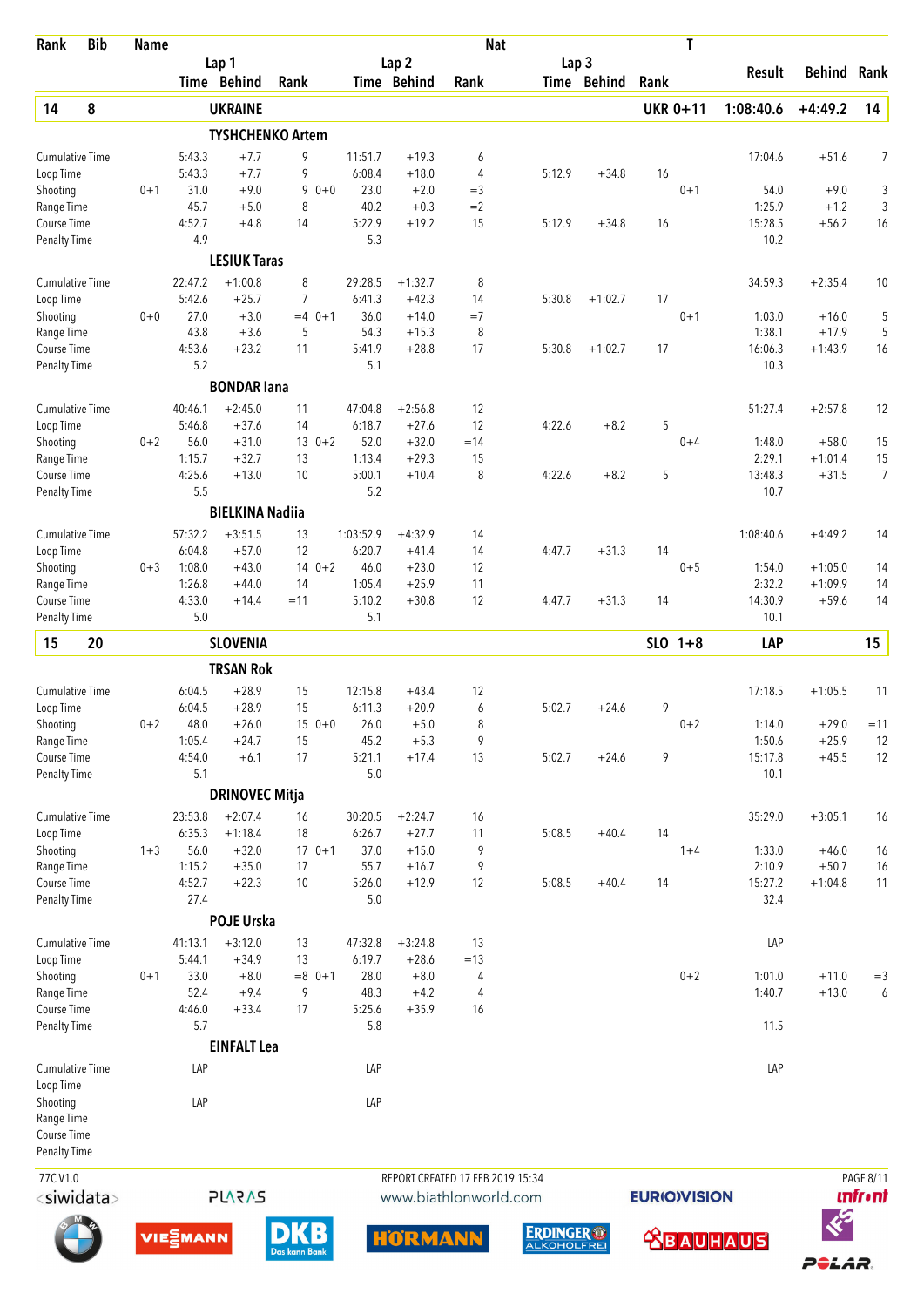| Rank                                | <b>Bib</b>            | <b>Name</b> |                   |                         |                              |                   |                        | <b>Nat</b>                       |                  |             |                | T                   |                   |               |                 |
|-------------------------------------|-----------------------|-------------|-------------------|-------------------------|------------------------------|-------------------|------------------------|----------------------------------|------------------|-------------|----------------|---------------------|-------------------|---------------|-----------------|
|                                     |                       |             |                   | Lap 1                   |                              |                   | Lap <sub>2</sub>       |                                  | Lap <sub>3</sub> |             |                |                     | Result            | <b>Behind</b> | Rank            |
|                                     |                       |             |                   | Time Behind             | Rank                         |                   | Time Behind            | Rank                             |                  | Time Behind | Rank           |                     |                   |               |                 |
| 16                                  | 10                    |             |                   | <b>BULGARIA</b>         |                              |                   |                        |                                  |                  |             |                | <b>BUL 3+9</b>      | LAP               |               | 16              |
|                                     |                       |             |                   |                         | <b>GERDZHIKOV Dimitar</b>    |                   |                        |                                  |                  |             |                |                     |                   |               |                 |
| <b>Cumulative Time</b>              |                       |             | 6:52.1            | $+1:16.5$               | 18                           | 13:16.3           | $+1:43.9$              | 17                               |                  |             |                |                     | 18:28.0           | $+2:15.0$     | 17              |
| Loop Time<br>Shooting               |                       | $2 + 3$     | 6:52.1<br>54.0    | $+1:16.5$<br>$+32.0$    | 18<br>$=16$ 0+0              | 6:24.2<br>27.0    | $+33.8$<br>$+6.0$      | 14<br>$=9$                       | 5:11.7           | $+33.6$     | 15             | $2 + 3$             | 1:21.0            | $+36.0$       | 15              |
| Range Time                          |                       |             | 1:11.8            | $+31.1$                 | 16                           | 44.7              | $+4.8$                 | 8                                |                  |             |                |                     | 1:56.5            | $+31.8$       | 15              |
| Course Time                         |                       |             | 4:54.2            | $+6.3$                  | 18                           | 5:34.2            | $+30.5$                | 18                               | 5:11.7           | $+33.6$     | 15             |                     | 15:40.1           | $+1:07.8$     | 18              |
| Penalty Time                        |                       |             | 46.1              |                         |                              | 5.3               |                        |                                  |                  |             |                |                     | 51.4              |               |                 |
|                                     |                       |             |                   | <b>ILIEV Vladimir</b>   |                              |                   |                        |                                  |                  |             |                |                     |                   |               |                 |
| <b>Cumulative Time</b><br>Loop Time |                       |             | 24:37.2<br>6:09.2 | $+2:50.8$<br>$+52.3$    | 17<br>15                     | 30:56.3<br>6:19.1 | $+3:00.5$<br>$+20.1$   | 17<br>4                          | 5:00.6           | $+32.5$     | 8              |                     | 35:56.9           | $+3:33.0$     | 17              |
| Shooting                            |                       | $0 + 2$     | 47.0              | $+23.0$                 | $=15$ 0+1                    | 34.0              | $+12.0$                | $=4$                             |                  |             |                | $0 + 3$             | 1:21.0            | $+34.0$       | 13              |
| Range Time                          |                       |             | 1:05.5            | $+25.3$                 | 15                           | 52.2              | $+13.2$                | 4                                |                  |             |                |                     | 1:57.7            | $+37.5$       | 13              |
| Course Time                         |                       |             | 4:59.0            | $+28.6$                 | 16                           | 5:22.1            | $+9.0$                 | $\overline{7}$                   | 5:00.6           | $+32.5$     | 8              |                     | 15:21.7           | $+59.3$       | $10$            |
| <b>Penalty Time</b>                 |                       |             | 4.7               |                         |                              | 4.8               |                        |                                  |                  |             |                |                     | 9.5               |               |                 |
|                                     |                       |             |                   | <b>KADEVA Daniela</b>   |                              |                   |                        |                                  |                  |             |                |                     |                   |               |                 |
| Cumulative Time<br>Loop Time        |                       |             | 41:22.3<br>5:25.4 | $+3:21.2$<br>$+16.2$    | 14<br>10                     | 48:14.4<br>6:52.1 | $+4:06.4$<br>$+1:01.0$ | 16<br>16                         |                  |             |                |                     | LAP               |               |                 |
| Shooting                            |                       | $0 + 0$     | 28.0              | $+3.0$                  | $4 + 3$                      | 50.0              | $+30.0$                | 13                               |                  |             |                | $1 + 3$             | 1:18.0            | $+28.0$       | 10              |
| Range Time                          |                       |             | 46.0              | $+3.0$                  | 4                            | 1:10.0            | $+25.9$                | 13                               |                  |             |                |                     | 1:56.0            | $+28.3$       | 10              |
| Course Time                         |                       |             | 4:33.7            | $+21.1$                 | 14                           | 5:10.6            | $+20.9$                | 14                               |                  |             |                |                     |                   |               |                 |
| Penalty Time                        |                       |             | 5.7               |                         |                              | 31.5              |                        |                                  |                  |             |                |                     | 37.2              |               |                 |
|                                     |                       |             |                   | <b>TODOROVA Milena</b>  |                              |                   |                        |                                  |                  |             |                |                     |                   |               |                 |
| <b>Cumulative Time</b><br>Loop Time |                       |             | LAP               |                         |                              | LAP               |                        |                                  |                  |             |                |                     | LAP               |               |                 |
| Shooting                            |                       |             | LAP               |                         |                              | LAP               |                        |                                  |                  |             |                |                     |                   |               |                 |
| Range Time                          |                       |             |                   |                         |                              |                   |                        |                                  |                  |             |                |                     |                   |               |                 |
| Course Time<br><b>Penalty Time</b>  |                       |             |                   |                         |                              |                   |                        |                                  |                  |             |                |                     |                   |               |                 |
| 17                                  | 18                    |             |                   | <b>LITHUANIA</b>        |                              |                   |                        |                                  |                  |             |                | $LTU$ 3+9           | LAP               |               | 17              |
|                                     |                       |             |                   | <b>STROLIA Vytautas</b> |                              |                   |                        |                                  |                  |             |                |                     |                   |               |                 |
| <b>Cumulative Time</b>              |                       |             | 5:51.9            | $+16.3$                 | 12                           | 12:12.5           | $+40.1$                | 10                               |                  |             |                |                     | 17:01.8           | $+48.8$       | 6               |
| Loop Time                           |                       |             | 5:51.9            | $+16.3$                 | 12                           | 6:20.6            | $+30.2$                | 12                               | 4:49.3           | $+11.2$     | 4              |                     |                   |               |                 |
| Shooting                            |                       | $0 + 1$     | 36.0              | $+14.0$                 | $11 \t 0+2$                  | 42.0              | $+21.0$                | $=13$                            |                  |             |                | $0 + 3$             | 1:18.0            | $+33.0$       | 14              |
| Range Time                          |                       |             | 54.0              | $+13.3$                 | 11                           | 1:00.9            | $+21.0$                | 15                               |                  |             |                |                     | 1:54.9            | $+30.2$       | 14              |
| Course Time<br><b>Penalty Time</b>  |                       |             | 4:53.2<br>4.7     | $+5.3$                  | 16                           | 5:14.7<br>5.0     | $+11.0$                | 9                                | 4:49.3           | $+11.2$     | $\overline{4}$ |                     | 14:57.2<br>9.7    | $+24.9$       | 5               |
|                                     |                       |             |                   | <b>BANYS Linas</b>      |                              |                   |                        |                                  |                  |             |                |                     |                   |               |                 |
| Cumulative Time                     |                       |             | 23:02.4           | $+1:16.0$               | 10                           | 30:00.0           | $+2:04.2$              | 12                               |                  |             |                |                     | 35:15.3           | $+2:51.4$     | 13              |
| Loop Time                           |                       |             | 6:00.6            | $+43.7$                 | 13                           | 6:57.6            | $+58.6$                | 17                               | 5:15.3           | $+47.2$     | 16             |                     |                   |               |                 |
| Shooting                            |                       | $0 + 0$     | 30.0              | $+6.0$                  | $=10$ 0+3                    | 50.0              | $+28.0$                | 17                               |                  |             |                | $0 + 3$             | 1:20.0            | $+33.0$       | 12              |
| Range Time                          |                       |             | 49.3              | $+9.1$<br>$+35.1$       | 12<br>18                     | 1:08.3            | $+29.3$                | 17<br>19                         |                  | $+47.2$     | 16             |                     | 1:57.6<br>16:04.7 | $+37.4$       | 12              |
| Course Time<br>Penalty Time         |                       |             | 5:05.5<br>5.8     |                         |                              | 5:43.9<br>5.4     | $+30.8$                |                                  | 5:15.3           |             |                |                     | 11.2              | $+1:42.3$     | 15              |
|                                     |                       |             |                   |                         | <b>LESCINSKAITE Gabriele</b> |                   |                        |                                  |                  |             |                |                     |                   |               |                 |
| Cumulative Time                     |                       |             | 42:48.6           | $+4:47.5$               | 17                           | LAP               |                        |                                  |                  |             |                |                     | LAP               |               |                 |
| Loop Time                           |                       |             | 7:33.3            | $+2:24.1$               | 17                           |                   |                        |                                  |                  |             |                |                     |                   |               |                 |
| Shooting                            |                       | $3 + 3$     | 1:06.0            | $+41.0$                 | $150+0$                      | 27.0              | $+7.0$                 | 3                                |                  |             |                | $3 + 3$             | 1:33.0            | $+43.0$       | $=12$           |
| Range Time<br>Course Time           |                       |             | 1:25.4<br>4:45.2  | $+42.4$<br>$+32.6$      | 15<br>16                     | 49.5<br>5:30.8    | $+5.4$<br>$+41.1$      | 5<br>17                          |                  |             |                |                     | 2:14.9            | $+47.2$       | 13              |
| Penalty Time                        |                       |             | 1:22.7            |                         |                              |                   |                        |                                  |                  |             |                |                     |                   |               |                 |
|                                     |                       |             |                   | KOCERGINA Natalja       |                              |                   |                        |                                  |                  |             |                |                     |                   |               |                 |
| <b>Cumulative Time</b>              |                       |             | LAP               |                         |                              | LAP               |                        |                                  |                  |             |                |                     | LAP               |               |                 |
| Loop Time<br>Shooting               |                       |             | LAP               |                         |                              | LAP               |                        |                                  |                  |             |                |                     |                   |               |                 |
| Range Time                          |                       |             |                   |                         |                              |                   |                        |                                  |                  |             |                |                     |                   |               |                 |
| Course Time                         |                       |             |                   |                         |                              |                   |                        |                                  |                  |             |                |                     |                   |               |                 |
| Penalty Time                        |                       |             |                   |                         |                              |                   |                        |                                  |                  |             |                |                     |                   |               |                 |
| 77CV1.0                             |                       |             |                   |                         |                              |                   |                        | REPORT CREATED 17 FEB 2019 15:34 |                  |             |                |                     |                   |               | PAGE 9/11       |
|                                     | <siwidata></siwidata> |             |                   | <b>PLARAS</b>           |                              |                   |                        | www.biathlonworld.com            |                  |             |                | <b>EURIO)VISION</b> |                   |               | <b>unfr</b> •nt |





 $\n **DKB**\n  
\n**Das kann Bank**\n  
\n\n **Onk**\n  
\n\n **Onk**\n  
\n\n **Onk**\n  
\n\n **Onk**\n  
\n\n **Onk**\n  
\n\n **Onk**\n  
\n\n **Onk**\n  
\n\n **Onk**\n  
\n\n **Onk**\n  
\n\n **Onk**\n  
\n\n **Onk**\n  
\n\n **Onk**\n  
\n\n **Onk**\n  
\n\n **Onk**\n  
\$ 





 **SBAUHAUS** 

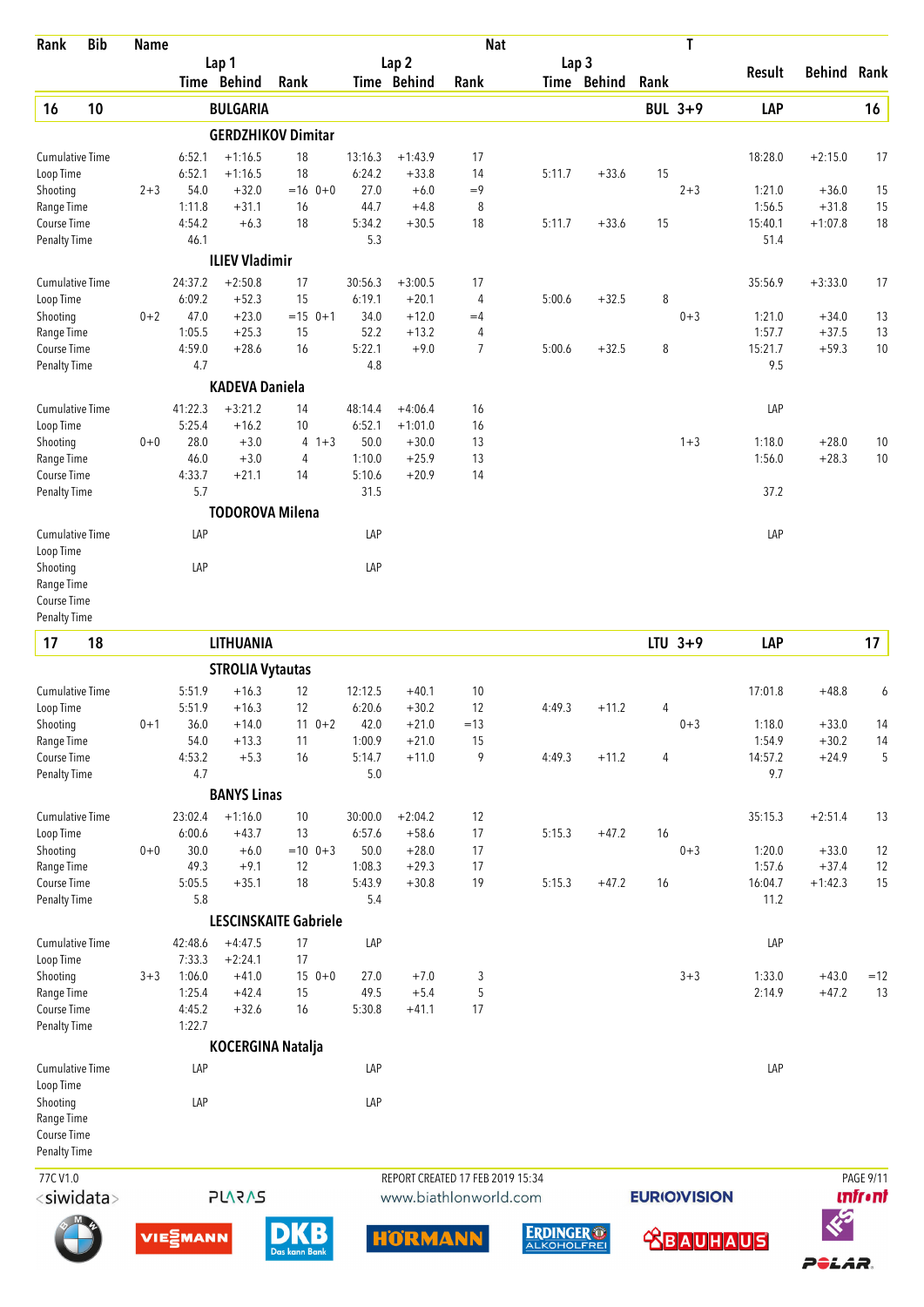| Rank                               | <b>Bib</b>            | <b>Name</b> |                            |                          |                                |                   |                        | <b>Nat</b>                       |                  |             |      | T                   |                   |                        |                |
|------------------------------------|-----------------------|-------------|----------------------------|--------------------------|--------------------------------|-------------------|------------------------|----------------------------------|------------------|-------------|------|---------------------|-------------------|------------------------|----------------|
|                                    |                       |             |                            | Lap 1                    |                                |                   | Lap <sub>2</sub>       |                                  | Lap <sub>3</sub> |             |      |                     | Result            | Behind Rank            |                |
|                                    |                       |             |                            | Time Behind              | Rank                           |                   | Time Behind            | Rank                             |                  | Time Behind | Rank |                     |                   |                        |                |
| 18                                 | 16                    |             |                            | <b>KAZAKHSTAN</b>        |                                |                   |                        |                                  |                  |             |      | KAZ 5+8             | LAP               |                        | 18             |
|                                    |                       |             |                            | <b>VITENKO Vladislav</b> |                                |                   |                        |                                  |                  |             |      |                     |                   |                        |                |
| Cumulative Time<br>Loop Time       |                       |             | 7:47.4<br>7:47.4           | $+2:11.8$<br>$+2:11.8$   | 19<br>19                       | 14:34.5<br>6:47.1 | $+3:02.1$<br>$+56.7$   | 19<br>17                         | 5:26.2           | $+48.1$     | 19   |                     | 20:00.7           | $+3:47.7$              | 19             |
| Shooting                           |                       | $4 + 3$     | 57.0                       | $+35.0$                  | $180+1$                        | 27.0              | $+6.0$                 | $=9$                             |                  |             |      | $4 + 4$             | 1:24.0            | $+39.0$                | 16             |
| Range Time<br>Course Time          |                       |             | 1:14.9<br>4:55.4           | $+34.2$<br>$+7.5$        | 18<br>19                       | 45.8<br>5:55.9    | $+5.9$<br>$+52.2$      | 10<br>19                         | 5:26.2           | $+48.1$     | 19   |                     | 2:00.7<br>16:17.5 | $+36.0$<br>$+1:45.2$   | 16<br>19       |
| <b>Penalty Time</b>                |                       |             | 1:37.1                     |                          |                                | 5.4               |                        |                                  |                  |             |      |                     | 1:42.5            |                        |                |
|                                    |                       |             |                            | <b>YEREMIN Roman</b>     |                                |                   |                        |                                  |                  |             |      |                     |                   |                        |                |
| <b>Cumulative Time</b>             |                       |             | 26:01.6                    | $+4:15.2$                | 18                             | LAP               |                        |                                  |                  |             |      |                     | LAP               |                        |                |
| Loop Time<br>Shooting              |                       | $0 + 1$     | 6:00.9<br>47.0             | $+44.0$<br>$+23.0$       | 14<br>$= 15$ 1+3               | 57.0              | $+35.0$                | 18                               |                  |             |      | $1+4$               | 1:44.0            | $+57.0$                | 18             |
| Range Time                         |                       |             | 1:06.0                     | $+25.8$                  | 16                             | 1:15.9            | $+36.9$                | 18                               |                  |             |      |                     | 2:21.9            | $+1:01.7$              | 18             |
| Course Time                        |                       |             | 4:50.3<br>4.6              | $+19.9$                  | 7                              | 5:25.3            | $+12.2$                | 11                               |                  |             |      |                     |                   |                        |                |
| <b>Penalty Time</b>                |                       |             |                            |                          | <b>KONDRATYEVA Anastassiya</b> |                   |                        |                                  |                  |             |      |                     |                   |                        |                |
| <b>Cumulative Time</b>             |                       |             | LAP                        |                          |                                | LAP               |                        |                                  |                  |             |      |                     | LAP               |                        |                |
| Loop Time                          |                       |             |                            |                          |                                |                   |                        |                                  |                  |             |      |                     |                   |                        |                |
| Shooting<br>Range Time             |                       |             | LAP                        |                          |                                | LAP               |                        |                                  |                  |             |      |                     |                   |                        |                |
| Course Time                        |                       |             |                            |                          |                                |                   |                        |                                  |                  |             |      |                     |                   |                        |                |
| <b>Penalty Time</b>                |                       |             |                            |                          |                                |                   |                        |                                  |                  |             |      |                     |                   |                        |                |
|                                    |                       |             |                            |                          | <b>AKHATOVA Lyudmila</b>       |                   |                        |                                  |                  |             |      |                     |                   |                        |                |
| Cumulative Time<br>Loop Time       |                       |             | LAP                        |                          |                                | LAP               |                        |                                  |                  |             |      |                     | LAP               |                        |                |
| Shooting                           |                       |             | LAP                        |                          |                                | LAP               |                        |                                  |                  |             |      |                     |                   |                        |                |
| Range Time<br>Course Time          |                       |             |                            |                          |                                |                   |                        |                                  |                  |             |      |                     |                   |                        |                |
| <b>Penalty Time</b>                |                       |             |                            |                          |                                |                   |                        |                                  |                  |             |      |                     |                   |                        |                |
| 19                                 | 11                    |             |                            | <b>BELARUS</b>           |                                |                   |                        |                                  |                  |             |      | BLR 5+9             | LAP               |                        | 19             |
|                                    |                       |             |                            | <b>VARABEI Maksim</b>    |                                |                   |                        |                                  |                  |             |      |                     |                   |                        |                |
| Cumulative Time                    |                       |             | 5:36.6                     | $+1.0$                   | 2                              | 13:53.3           | $+2:20.9$              | 18                               |                  |             |      |                     | 19:10.7           | $+2:57.7$              | 18             |
| Loop Time<br>Shooting              |                       | $0+0$       | 5:36.6<br>25.0             | $+1.0$<br>$+3.0$         | $\overline{2}$<br>$=3$ 2+3     | 8:16.7<br>1:54.0  | $+2:26.3$<br>$+1:33.0$ | 19<br>19                         | 5:17.4           | $+39.3$     | 17   | $2 + 3$             | 2:19.0            | $+1:34.0$              | 19             |
| Range Time                         |                       |             | 42.6                       | $+1.9$                   | 3                              | 2:10.7            | $+1:30.8$              | 19                               |                  |             |      |                     | 2:53.3            | $+1:28.6$              | 19             |
| Course Time<br><b>Penalty Time</b> |                       |             | 4:49.1<br>4.9              | $+1.2$                   | $=4$                           | 5:16.6<br>49.4    | $+12.9$                | $=11$                            | 5:17.4           | $+39.3$     | 17   |                     | 15:23.1<br>54.3   | $+50.8$                | 13             |
|                                    |                       |             |                            | <b>LAZOUSKI Dzmitry</b>  |                                |                   |                        |                                  |                  |             |      |                     |                   |                        |                |
| Cumulative Time                    |                       |             | 26:55.9                    | $+5:09.5$                | 19                             | LAP               |                        |                                  |                  |             |      |                     | LAP               |                        |                |
| Loop Time                          |                       |             | 7:45.2                     | $+2:28.3$                | 19                             |                   |                        |                                  |                  |             |      |                     |                   |                        |                |
| Shooting<br>Range Time             |                       | $3 + 3$     | 1:11.0<br>1:29.9           | $+47.0$<br>$+49.7$       | $190+3$<br>19                  | 1:04.0<br>1:25.8  | $+42.0$<br>$+46.8$     | 19<br>19                         |                  |             |      | $3 + 6$             | 2:15.0<br>2:55.7  | $+1:28.0$<br>$+1:35.5$ | 19<br>19       |
| Course Time                        |                       |             | 5:02.6                     | $+32.2$                  | 17                             | 5:31.6            | $+18.5$                | 14                               |                  |             |      |                     |                   |                        |                |
| <b>Penalty Time</b>                |                       |             | 1:12.7                     |                          |                                |                   |                        |                                  |                  |             |      |                     |                   |                        |                |
|                                    |                       |             |                            | <b>YURKEVICH Darya</b>   |                                |                   |                        |                                  |                  |             |      |                     |                   |                        |                |
| Cumulative Time<br>Loop Time       |                       |             | LAP                        |                          |                                | LAP               |                        |                                  |                  |             |      |                     | LAP               |                        |                |
| Shooting                           |                       |             | LAP                        |                          |                                | LAP               |                        |                                  |                  |             |      |                     |                   |                        |                |
| Range Time<br>Course Time          |                       |             |                            |                          |                                |                   |                        |                                  |                  |             |      |                     |                   |                        |                |
| Penalty Time                       |                       |             |                            |                          |                                |                   |                        |                                  |                  |             |      |                     |                   |                        |                |
|                                    |                       |             |                            | <b>SOLA Hanna</b>        |                                |                   |                        |                                  |                  |             |      |                     |                   |                        |                |
| Cumulative Time                    |                       |             | LAP                        |                          |                                | LAP               |                        |                                  |                  |             |      |                     | LAP               |                        |                |
| Loop Time<br>Shooting              |                       |             | LAP                        |                          |                                | LAP               |                        |                                  |                  |             |      |                     |                   |                        |                |
| Range Time                         |                       |             |                            |                          |                                |                   |                        |                                  |                  |             |      |                     |                   |                        |                |
| Course Time<br>Penalty Time        |                       |             |                            |                          |                                |                   |                        |                                  |                  |             |      |                     |                   |                        |                |
| 77CV1.0                            |                       |             |                            |                          |                                |                   |                        | REPORT CREATED 17 FEB 2019 15:34 |                  |             |      |                     |                   |                        | PAGE 10/11     |
|                                    | <siwidata></siwidata> |             |                            | <b>PLARAS</b>            |                                |                   |                        | www.biathlonworld.com            |                  |             |      | <b>EURIO)VISION</b> |                   |                        | <b>unfront</b> |
|                                    |                       |             |                            |                          |                                |                   |                        |                                  |                  |             |      |                     |                   | $\bm{\hat{\varsigma}}$ |                |
|                                    |                       |             | <b>VIE<sup>S</sup>MANN</b> |                          | <b>DKB</b>                     |                   |                        |                                  | <b>ERDINGER®</b> |             |      |                     | <b>ARAMINANS</b>  |                        |                |

**ERDINGER OF** 

**SBAUHAUS** 

POLAR.

 $\n **DKB**\n  
\n**Das kann Bank**\n  
\n\n **Onk**\n  
\n\n **Onk**\n  
\n\n **Onk**\n  
\n\n **Onk**\n  
\n\n **Onk**\n  
\n\n **Onk**\n  
\n\n **Onk**\n  
\n\n **Onk**\n  
\n\n **Onk**\n  
\n\n **Onk**\n  
\n\n **Onk**\n  
\n\n **Onk**\n  
\n\n **Onk**\n  
\n\n **Onk**\n  
\$ 

**HORMANN** 

**COLLEGE** 

VIESMANN